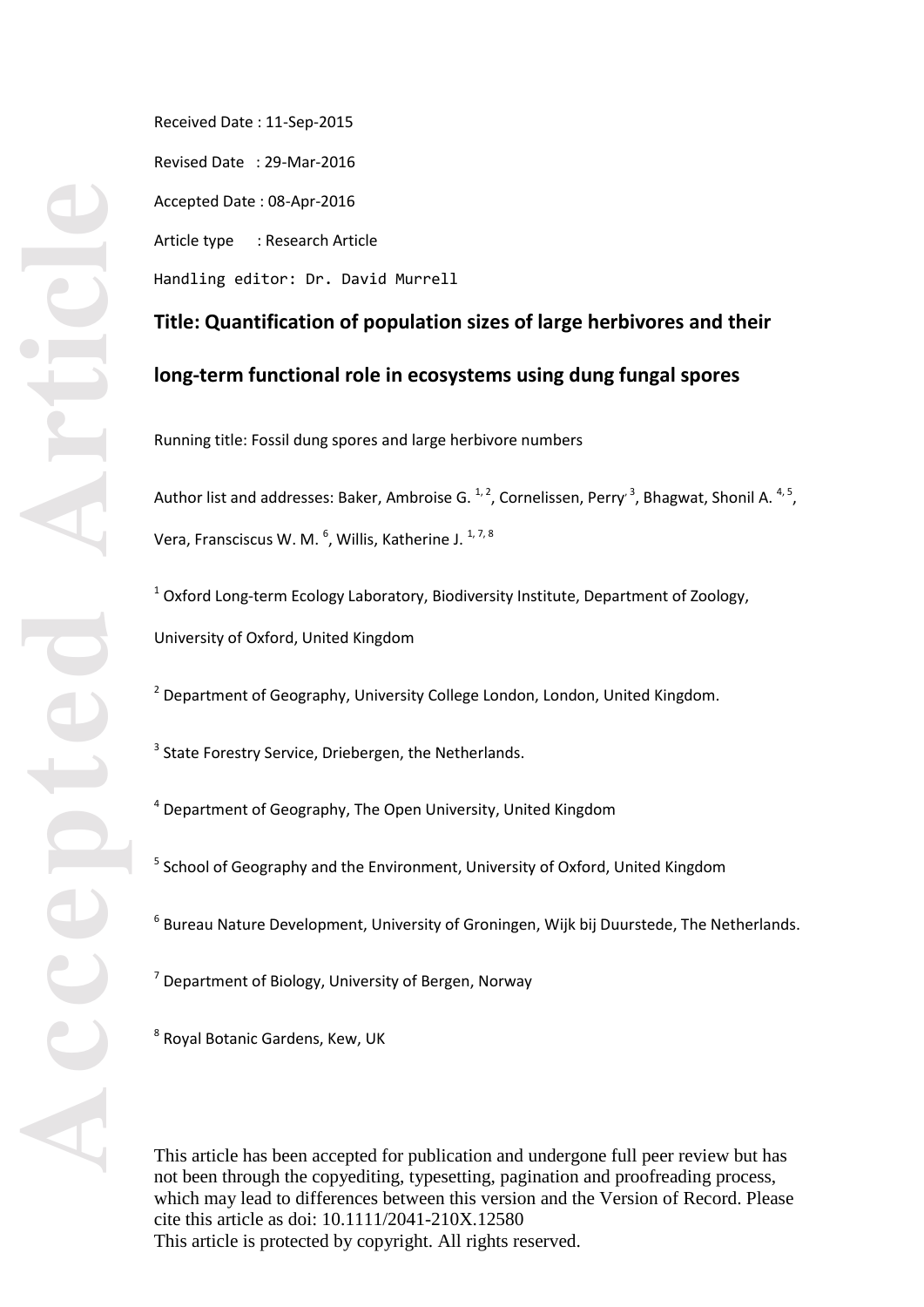Corresponding author:

Ambroise Baker, Department of Geography, University College London, Pearson Building, Gower Street, London, WC1E 6BT +44 (0)20 7679 5439 ambroise.baker@ucl.ac.uk

Abstract :

- 1. The relationship between large herbivore numbers and landscape cover over time is poorly understood. There are two schools of thought: one views large herbivores as relatively passive elements upon the landscape and the other as ecosystem engineers driving vegetation succession. The latter relationship has been used as an argument to support reintroductions of large herbivores onto many landscapes in order to increase vegetation heterogeneity and biodiversity through local -scale disturbance regimes . Most of the research examining the relationship between large herbivores and their impact on landscapes has used extant studies. An alternative approach is to estimate the impact of variations in herbivore populations through time using fossil dung fungal spore s and pollen in sedimentary sequences. However, to date there has been little quantification of fossil dung fungal spore records and their relationship to herbivore numbers, leaving this method open to varied interpretations.
- 2. In this study we developed further the dung fungal spore method and determine d the relationship between spore abundance in sediments (number cm<sup>-2</sup> year<sup>-1</sup>) and herbivore biomass densities (kg ha<sup>-1</sup>). To establish this relationship, we used the following: i) the abundance of *Sporormiella* spp., *Sordaria* spp. and *Podospora* spp. spores in modern sediment s from ponds ii ) weekly counts of contemporary wildlife over a period of five years from the rewilded site, Oostvaardersplassen, in the Netherlands.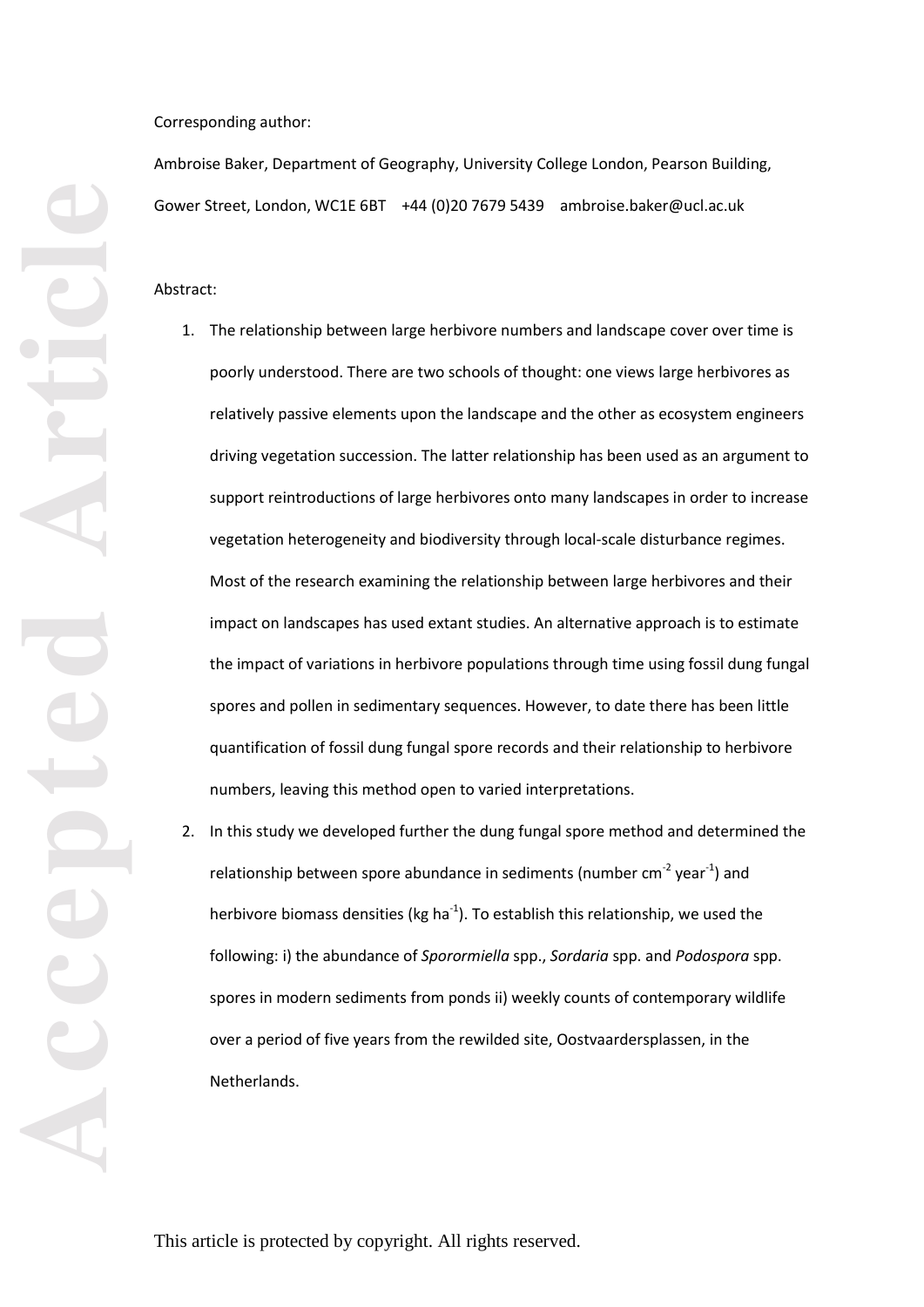3. Results from this study demonstrate that there is a highly significant relationship between spore abundance and local biomass densities of herbivores that can be used in the calibration of fossil records. Mammal biomass density (comprising Konik horses, Heck cattle and red deer) predicts in a highly significant way the abundance of all dung fungal spores amalgamated together . This relationship is apparent at a very local scale (<10m), when the characteristics of the sampled ponds are taken into account (surface area of pond, length of shoreline). In addition, we identif y that dung fungal spores are principally transported into ponds by surface run -off from the shores.

4. These results indicate that this method provides a robust quantitative measure of herbivore population size over time.

Key Words : Ecosystem function, ecosystem engineers, grazing ecology, herbivory, land management, large mammals, Oostvaardersplassen, pal aeoecology, rewilding, Sporormiella

### **Introduction**

Large herbivores and other vertebrates that live at high trophic levels play an important role in shaping vegetation cover and community composition across most landscapes (Nuttle *et al.* 2011; Estes *et al.* 2011; Ripple & Beschta 2012; Tanentzap & Coomes 2012; Ritchie *et al .* 2012; Peh & Lewis 2012; Cromsigt & te Beest 2014). However, what is still widely debated is when and where top -down processes (by which large herbivore populations modify ecosystems) override bottom -up processes (by which climate and soil productivity determine ecosystem structures and composition, including herbivore population size). These processes and their interaction with population dynamics are highly relevant to over 25% of land on earth that is intentionally managed as grazing systems for food production (Asner *et al.* 2004; Steinfeld, Gerber & Wassenaar 2006; Ellis *et al.* 2010) and to over 50% of land, covering semi -natural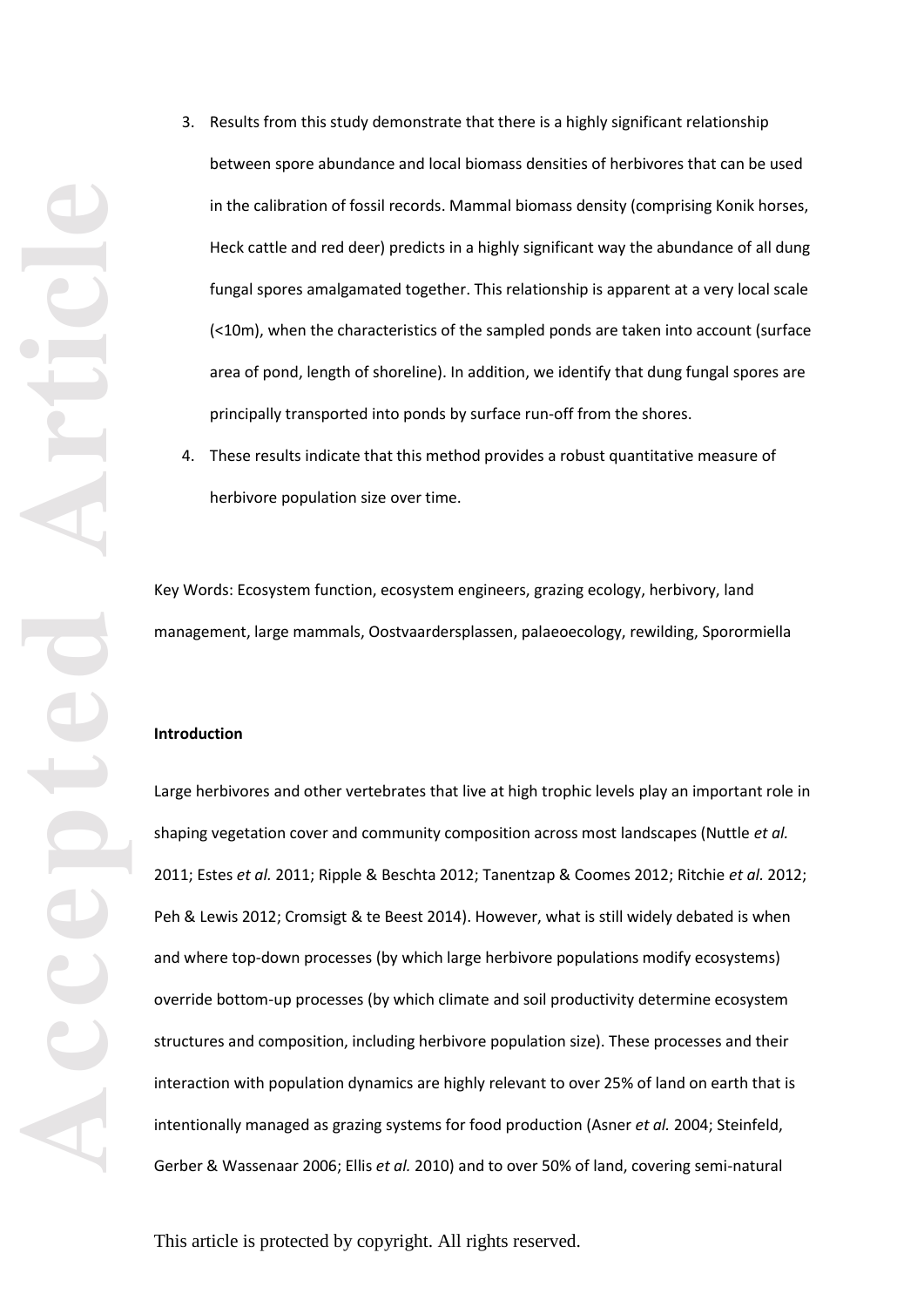and wild ecosystems (Ellis *et al.* 2010), where large grazers and browsers are present in abundance. Therefore, quantifying the effects of wild and domesticated large herbivore pressure on ecosystems is extremely important if we are to gain understanding of future land cover changes and their impact on biodiversity and ecosystem services (Carpenter *et al.* 2009). Increasingly conservation policy is looking to introduce large herbivores as ecosystem engineers where they are absent (Seddon *et al*. 2014; Ceausu *et al* . 2015; Naundrup & Svenning 2015). This policy is based on the premise that before the late Quaternary extinctions of megafauna (Koch & Barnosky 2006; Stuart 2015) large herbivores were important driver s of ecosystem disturbance, function and biodiversity (Donlan *et al.* 2005; Vera 2000; Sandom et al. 2014; Corlett, 2013). However, this pre-human baseline scenario is not without its critics, with an alternative view that large herbivores were 'passive' on early landscapes and not ecosystem engineers (Bradshaw, Hannon & Lister, 2003; Birks, 2005). One of the main obstacles in this debate has been a limited understanding of past population dynamics of large herbivores (Bradshaw, Hannon & Lister 2003; de Bryun *et al*. 2011 ). A number of previous studies have demonstrated the presence of large herbivores on past landscapes and their impact on ecosystems using fossil spores from coprophilous ascomycetes fungi (hereafter dung fungal spores) (Burney, Robinson & Burney 2003; Gill *et al.* 2009; Rule *et al.* 2012; Baker, Bhagwat &Willis 2013; Froyd *et al .* 2014). These dung fungal spores are

unintentionally ingested by large herbivores while feeding on vegetation , and germinate after digestion when deposited with dung. Mycelium growth and fructifications have species specific responses to different moisture levels, temperatures, microclimates , microhabitats and type s of dung and, when successful, the sticky spores are released explosively onto surrounding vegetation, ready to be ingested (Dix & Webster 1995; Krug, Benny & Keller 2004; Bell 2005). Without wind, dung fungal spores are typically ejected up to 30 cm away from the fruiting body (e.g. Yafetto *et al.* 2008). With wind, the majority of spores are deposited within meters (Jackson & Lyford 1999); however, occasionally spores can travel further away (e.g.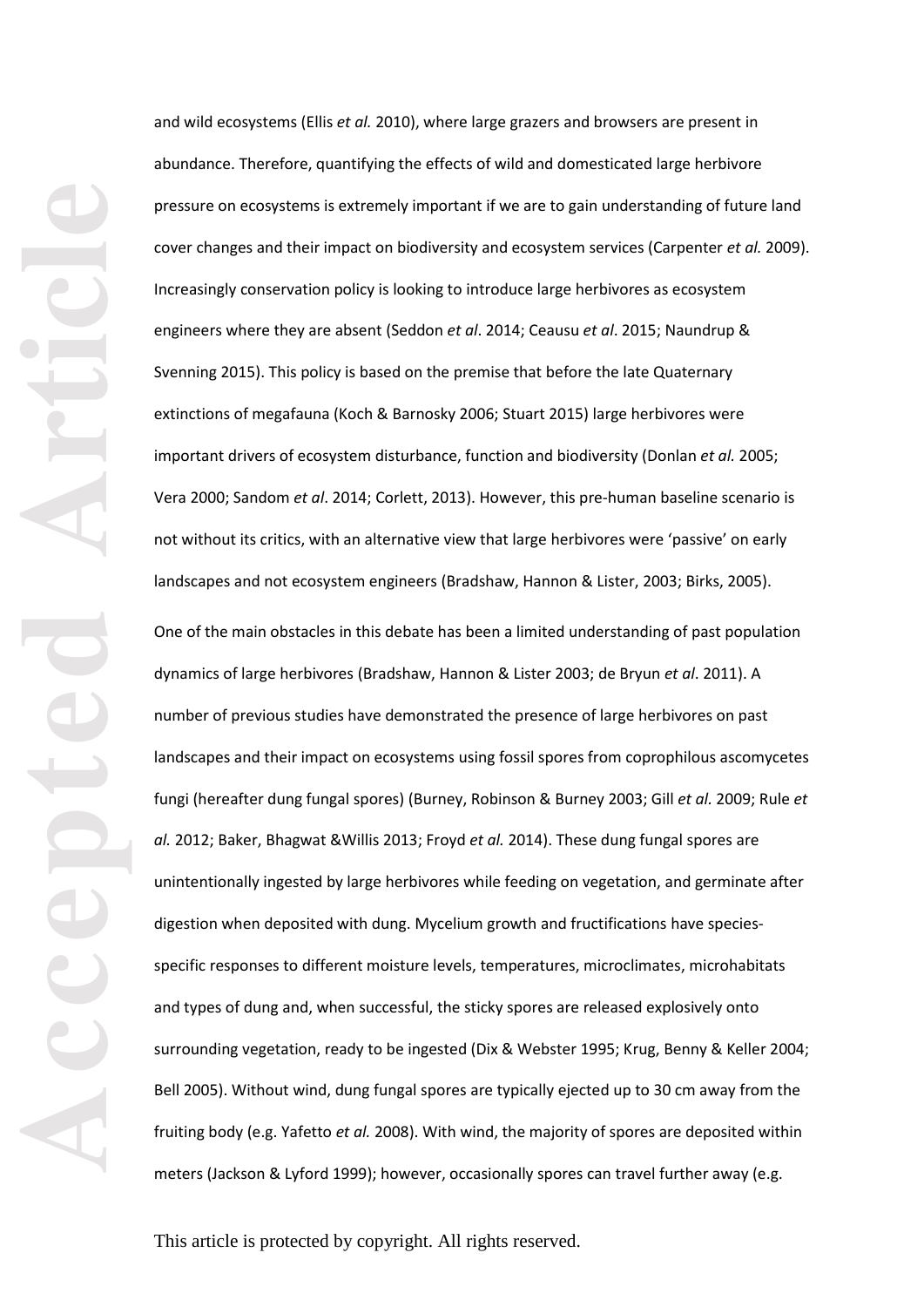Gonianakis *et al.* 2005, Hernández Trejo *et al.* 2011). Because dung fungi are strictly reliant on large herbivores ' digestive tracts to complete their life cycle, the presence of these spores in sediments when recovered during palaeoecological investigations are interpreted as a compelling evidence for the presence of large herbivores (van Geel *et al.* 2003; Davis & Shafer 2006; Baker, Bhagwat &Willis 2013; Johnson *et al*. 2015).

Despite the increasing use of dung fungi to study past populations of large herbivores, it remains as yet unclear whether and how the abundance of those spores in sediments can indicate herbivore *densities* within a landscape (Raper & Bush 2009; Feranec *et al.* 2011; Wood & Wilmshurst 2011; Parker & Williams 2011; Baker, Bhagwat &Willis 2013, Etienne *et al*. 2013 ). A number of factors can potentially obscure the relationship between spore abundance and herbivore abundance. They include the differential spore production of dung fungal species and their reliance on specific herbivore species, as well as other taphonomic processes such as average distance travelled by spores and spatial patterns of deposition within waters. These factors are under-researched and evidence can be contradictory. For instance, within water bodies, higher dung fungal spore abundances are reported to be positively related to inflow proximity (Etienne et al. 2013), shore proximity (Raper & Bush 2009) and shore distance (Parker & Williams 2011) .

The aim of this study was therefore to determine whether the spores can be used as a *quantitative* proxy of herbivore density over time. We addressed this question by calibrating dung fungal spore abundance in relation to contemporary herbivore presence, i.e. by examining the density of dung spore s in modern sediments in relation to known herbivore biomass densities (biomass per surface area, kg ha<sup>-1</sup>).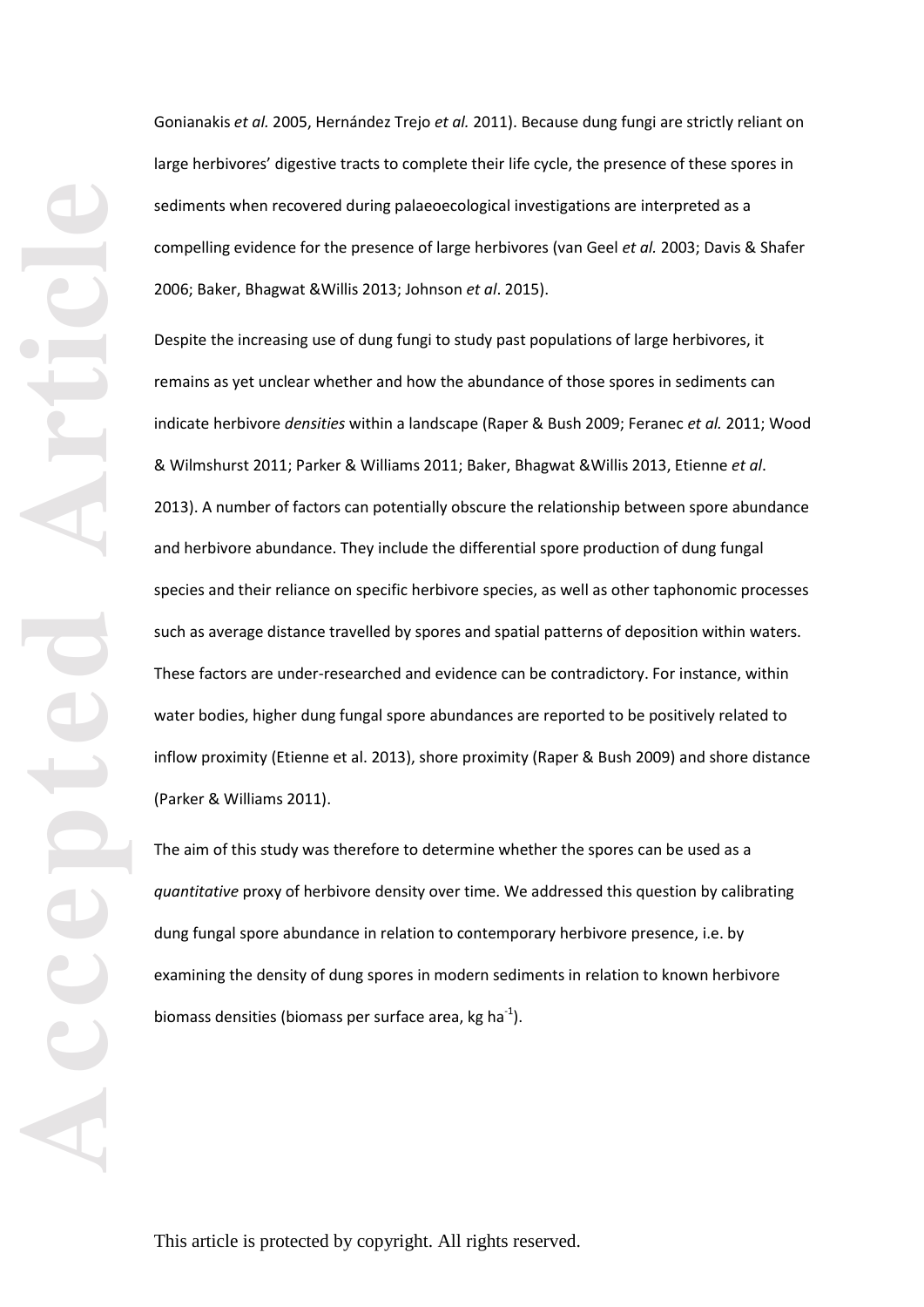The objectives of the study were as follows:

- (i) To determine the way dung fungal spores travel into sediments i.e. long distance transportation by wind, short distance transportation by wind, transportation with surface run -off, or a combination of these transportation mechanisms.
- (ii) To understand the relationship between different spore types and different herbivore species.
- (iii) To ascertain whether changes in fossil spore abundances through time in a single sequence can be used to infer changes in herbivore density on the surrounding landscape.

#### **Methods**

#### *Study site and sample collection*

The Oostvaardersplassen nature reserve, The Netherlands, was established on polder land reclaimed from Lake IJsselmeer in 1968. Re -wilding was initiated at this site from 1983 with the introduction of free -ranging Heck cattle (*Bos taurus* Linnaeus) in 1983, Konik horses (*Equus ferus caballus* Linnaeus) in 1984 and red deer (*Cervus elaphus* Linnaeus) in 1992. These herbivores have access to the whole nature reserve but mainly use about 2000 ha of grasslands (e.g. *Lolium perenne* L. , *Poa trivialis* L.*, Trifolium repens* L *.*), tall herbs (e.g. *Cirsium* spp, *Urtica dioica* L.), reed (*Phragmites australis* (Cav.) Trin. ex Steud *.*), *Sambucus nigra* L. scrub and *Salix* spp. shrubs (Figure 1) of high net primary productivity (Cornelissen &Vulink 2015). The grasslands are visited by large numbers of geese (thousands to tens of thousands of greylag goose *Anser anser* Linnaeus; Barnacle goose *Branta leucopsis* [Bechstein;](https://en.wikipedia.org/wiki/Johann_Matth%C3%A4us_Bechstein) white -fronted goose *Anser albifrons* Scopoli). The site is managed with a policy of minimal intervention, i.e. the population size of freely roaming large herbivore s is not controlled by culling, no supplementary feeding is given during winter and no management intervention is implemented to maintain vegetation.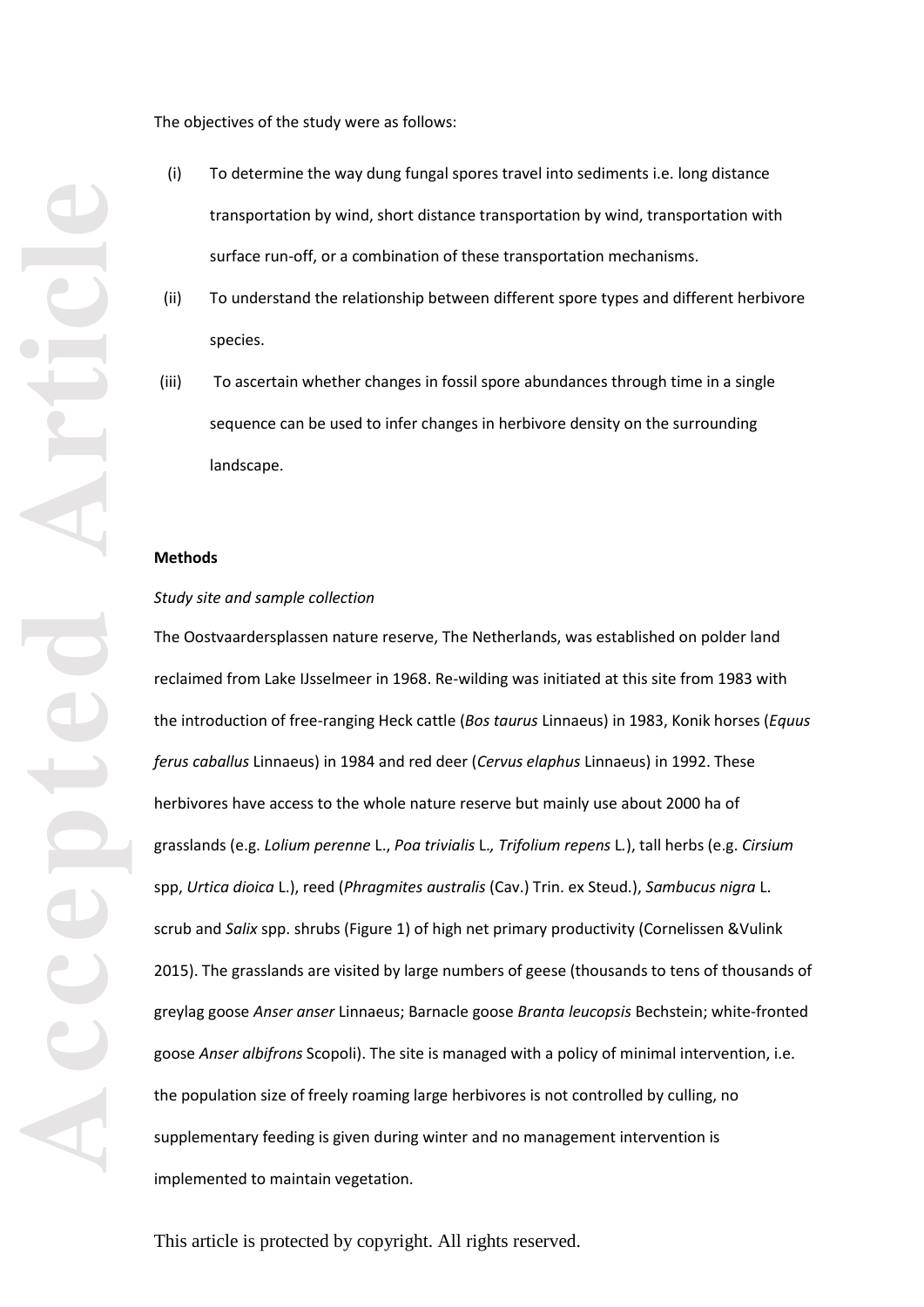We sampled modern sediment from 16 ponds (mean surface area: 2573 m<sup>2</sup>, see Table 2) to obtain a good spatial spread across the reserve (see Figure 1) and a large amplitude of herbivore abundance s. These ponds were created between 1985 and 2000 for avian biodiversity . The sediment samples were collected where water was the deepest within each pond and were made up of top sediments representing contemporary deposition. We used a simple tube sampler with sharpened edges. Sedimentary sequences were also collected using a simplified Livingstone corer in order to obtain a sedimentary record of the lifespan of three ponds since they were first created. To prevent further fungal growth, all samples were stored in sealed plastic bags at  $4^0C$  until processed in laboratory.

# *Response variable: spore abundance in sediments*

The spores were extracted from one 1 cm<sup>3</sup> sub-samples per sediment sample collected from the 16 ponds. We followed a standard extraction method in pollen analysis to isolate spores, estimate their concentration using *Lycopodium* spore tablets (batch 938934, Lund University) and carry out identifications at a 400x magnification (Willis & Bennett 2001). Spore identification and spore association with obligate dung fung i were based on the literature reviewed in Baker, Bhagwat & Willis (2013). The abundance of spores in sediments was calculated as accumulation rates (spore cm<sup>-2</sup> year<sup>-1</sup>) using the spore concentration (spore cm<sup>-3</sup>) and the sedimentation rate (cm year<sup>-1</sup>) (Maher 1981; Bennett 1994; Willis & Bennett 2001). Using our three cores, we estimated sedimentation rates on the basis of the age of the ponds and the depth of sediment deposited since creation as detailed in Appendix 1. We averaged these sedimentation rates and applied the average to all samples from our 16 ponds. Applying a constant sedimentation rate to all our samples means that the analysis undertaken returns exactly the same results whether we use spore concentration or spore accumulation rates. We opted for analysing and presenting realistic spore accumulation rates throughout this paper in order to facilitate comparison with similar studies in the future.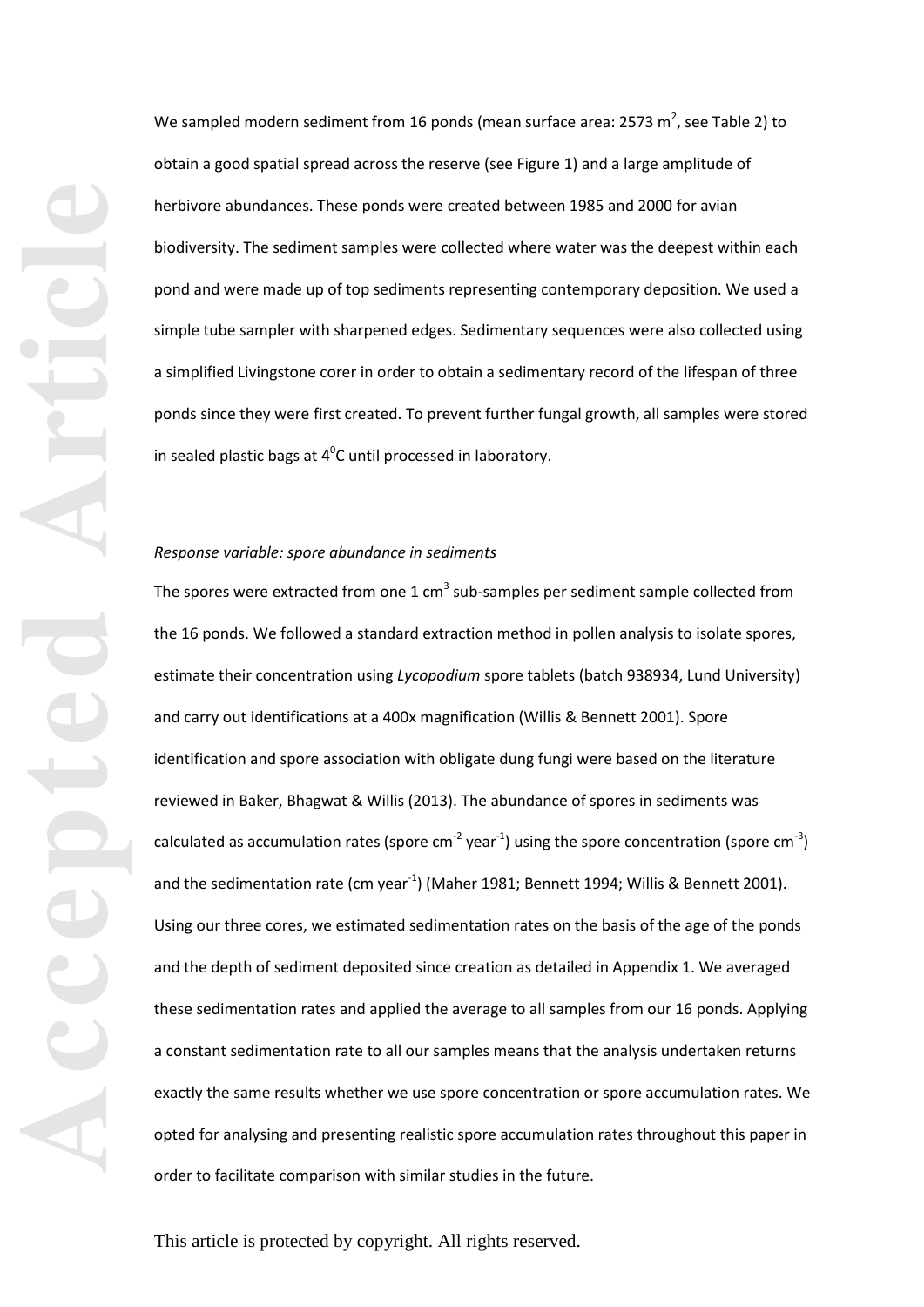#### *Explanatory variables: herbivore biomass densities and physical variables*

The distribution of herbivores (cattle, horses, deer and geese) was monitored by the reserve wardens on a weekly basis at the Oostvaardersplassen (see Figure 1 B). The data analysed in this paper span the period 2005 -2009, for which we established the average number of individuals for every species in each small, medium and large nested plot (see Figure 1 C). Small plots were the basic unit for monitoring large herbivores. For ponds overlaying two small plots, data from the relevant small plots were aggregated. Medium plots included the relevant small plot(s) plus adjacent small plots freely accessible by large herbivores. Large plots represented uninterrupted grasslands delimited by ditches or abrupt vegetation changes known to be of relevance for large herbivore movement. Other animals including foxes and large birds represent a negligible herbivore biomass in comparison with those monitored and there are only incomplete associated data regarding their numbers. To account for the difference of dung production in goose species, red deer, Konik horse and Heck cattle, we used herbivore biomass as a proxy for the dung production. We transformed herbivore numbers into herbivore biomass density (i.e. biomass per surface area, kg ha<sup>-1</sup>) using an average biomass of individuals per species. The biomass of herbivore species was compiled from Dunning (2007) for geese, and from the long -term monitoring of large herbivore biomass by the RWS Water Service and the State Forestry Office, The Netherlands, for cattle, horses and deer (see Appendix 2).

Physical variables of each pond (i.e. pond surface area, pond shore length) and surrounding habitat (i.e. total length of shores within small, medium and large nested plots, total surface area of grassland within small, medium and large nested plots) were calculated on the basis of 0.5 x 0.5 m resolution georeferenced aerial photographs taken in 2010 (Ministry of Infrastructure and the Environment and the Ministry of Economic Affairs, The Netherlands).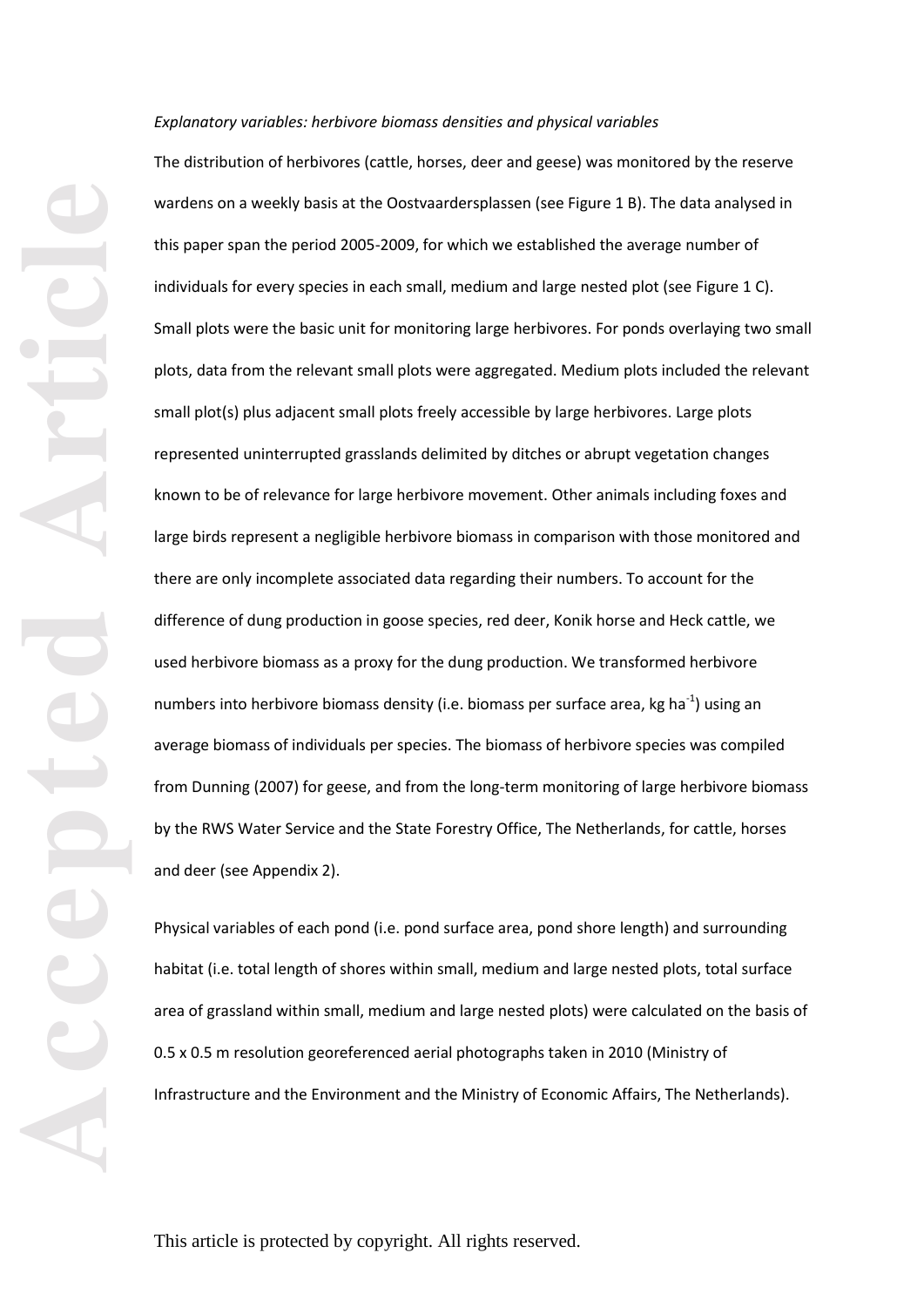**Accepted Article**

In order to determine the predominant mechanism of transport of dung fungal spores into the ponds, we used spore abundance as the response variable and compared it to three spore transportation mechanisms (surface run-off, wind-transportation from local shores and windtransportation from local grasslands) as three explanatory variables. The factors included in each of the transportation mechanisms are detailed in Table 1. They all account for herbivore biomass density around the ponds and for the surface area of the pond , in keeping with the well -studied transportation of pollen grains from vegetation into water bodies (Sugita 1993; Giesecke & Fontana 2008). They differ as follows. 'Surface run-off' accounts for the pond perimeters, or shoreline lengths, to distinguish spores produced on the shore of the sampled ponds. 'Wind -transportation from local shores' accounts for the total length of shorelines around the pond, to distinguish spores produced from habitats with permanent moisture supply, an important factor for dung fungal growth (Dix & Webster 1995; Krug, Benny & Keller 2004 ). ' Wind -transportation from local grasslands' accounts for the surface area of grassland around the pond s to distinguish spores produced from the overall density of dung around the pond s . An additional transportation mechanism, background spore rain (i.e. constant deposition of spores across the reserve) was accounted for as the intercept of our models. We used generalized linear models (GLM) in R (R Core Team, 2012) to examine this relationship. Because over -dispersion of our count data was highlighted by our initial analyses using a link function for Poisson distribution, we used negative binomial regression throughout the analysis. This was chosen over the quasi-Poisson alternative, because more weight on sampling points with higher spore counts was not deemed appropriate in our case (Hoef & Boveng 2007; O'Hara & Kotze 2010). Models were fitted using all three explanatory variables without interaction and stepwise-simplified using the function stepAIC of the MASS package (Venables & Ripley 2002) in order to recover the minimal adequate model, aka optimum model (Crawley 2007).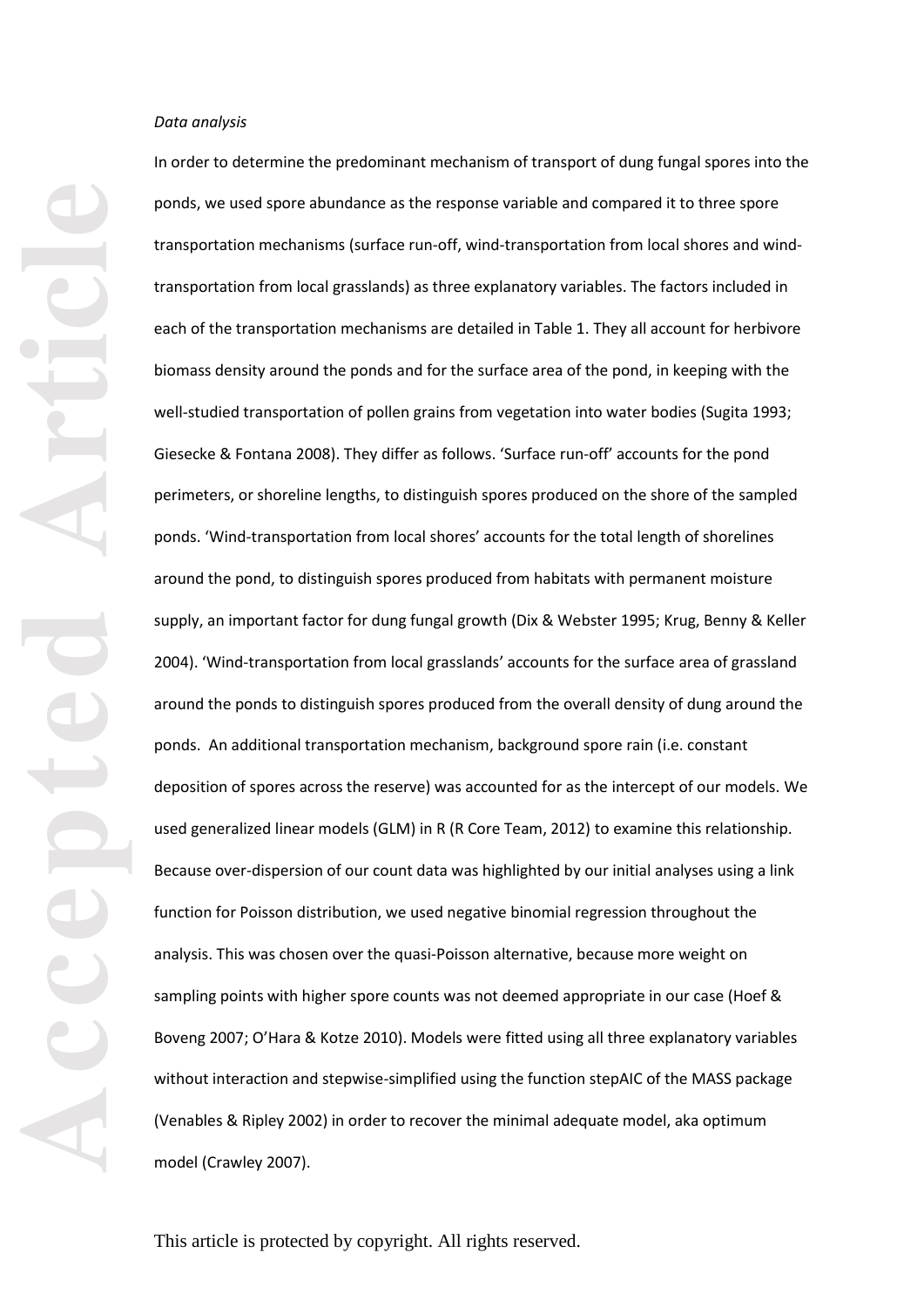In order to understand the relationship between the different spore types and different herbivore species, we analysed separately herbivore densities (kg ha<sup>-1</sup>) of geese, Konik horses, Heck cattle, red deer and the three mammalian large herbivores together (5 sets of explanatory variables) against each of the three main dung fungal spore types (*Sporormiella*, *Sordaria* and *Podospora,* see Baker, Bhagwat & Willis 2013) and their sum (therefore 4 response variables), resulting in 20 distinct optimum models. Each of these 20 models had been initially selected, on the basis of AICs, out of the 27 optimum models representing all combinations of scales the transportation mechanisms were available (three transportation mechanisms measured each at three nested plot sizes).

#### **Results**

A total of 21 modern sediment samples was collected from 16 ponds of similar morphology (mean surface area: 2573 m<sup>2</sup>) across the reserve (Table 2). Throughout those samples, 17 fungal spore types were identified but only those from *Sporormiella* spp.*, Sordaria* spp. and *Podospora* spp. had regular occurrence and made up c. 70% of all 370 fungal spore identified. Dung fungal spore abundance varied between 161 and 2049 (spore cm<sup>-2</sup> year<sup>-1</sup>) (mean=945 sd=537 N=16) and herbivore biomass densities between 308 and 1863 (kg ha<sup>-1</sup>) (mean=728 sd=448 N=16) around the ponds (small plot scale). The cores had an overall average sedimentation rate of 1.14 (cm year $^{-1}$ ) and showed little variation within the Oostvaardersplassen (see Appendix 1).

Our results demonstrate that there is a quantitative relationship between total dung fungal spore abundance and total biomass density of large herbivores (Table 3). In particular, shore run -off explained, in a highly significant way, total spore abundance. Plots of the significant relationships between the spore types and transportation by surface run -offs are shown in Figure 2. Local wind dispersal, whether from the grasslands or other nearby pond shorelines,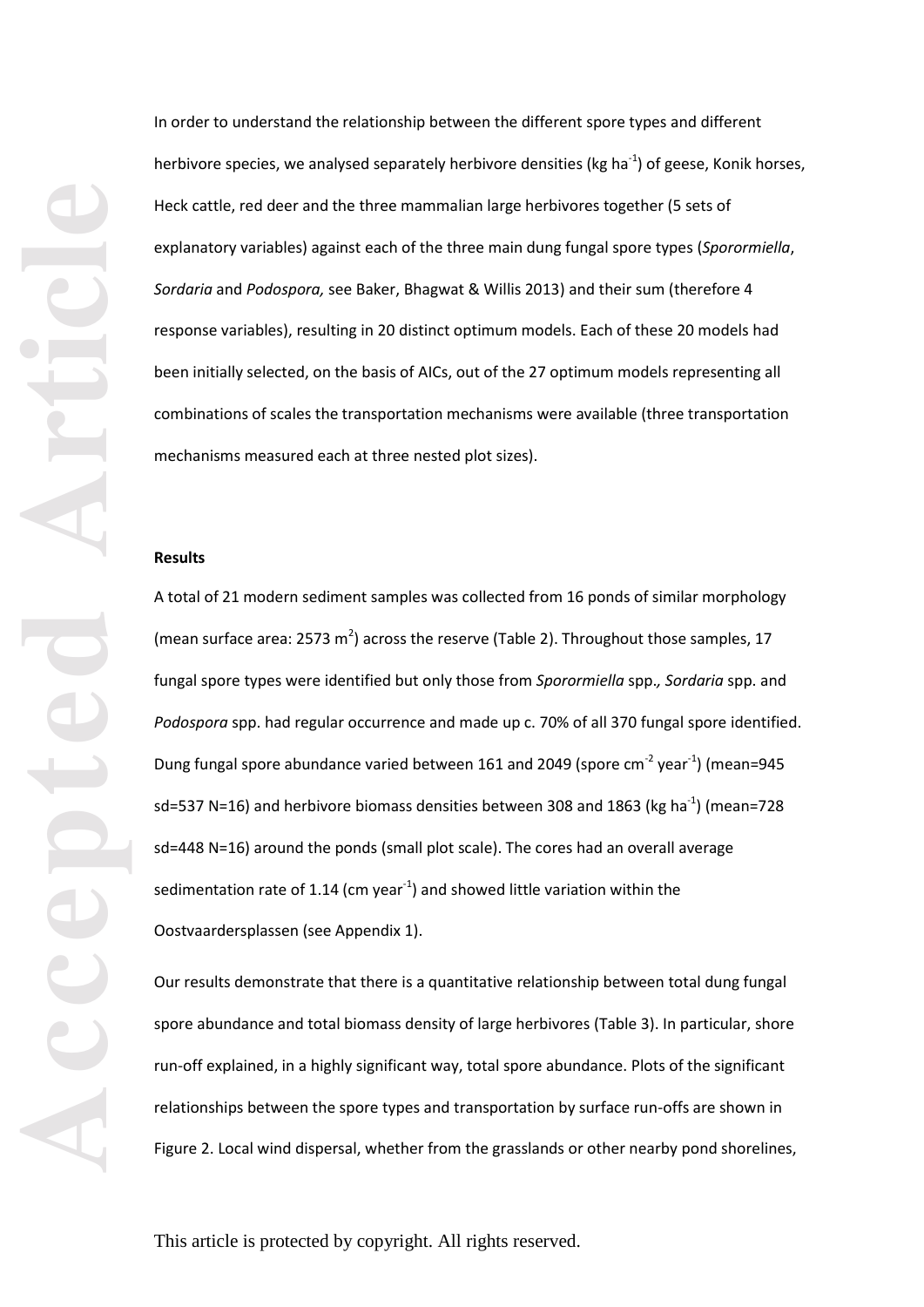The background spore deposition is highly significantly different from zero and positive,

implying a spatially constant atmospheric input of spores across the Oostvaardersplassen. The maximum likelihood estimation of the background spore deposition was 318.7 (dung fungal spore cm<sup>-2</sup> year<sup>-1</sup>) (95% CI between 428.5 and 237.1) and was in the vicinity of this value for all models presented in Tables 3. The absence of spatial autocorrelation for the spore abundance in our sediment samples (Moran's I test, observed =0.05787573, expected = - 0.06666667, sd = 0.1011752, p = 0.2183387), supports the very local origin of spore abundance in sediments. Total mammal biomass density of large herbivores related better to total spore abundance than any of the herbivore biomass densities taken individually. While biomass densities of Heck cattle or Konik horses both showed a good fit with the models, biomass densities of red deer were never significantly related to any of the spore types using the methodology adopted. Total biomass densities of geese only showed significant relationship with *Sordaria* abundance.

did not contribut e to spore influx into the sediments.

*Sordaria* and *Sporormiella* taken separately show very similar patterns. They are best explained by total biomass density of large herbivores . However , the significance levels are lower for *Sporormiella*. On the contrary, *Podospora* is better explained by biomass densities of Konik horse alone. In this case though, the results should be interpreted cautiously because two samples stood out as outliers on model checking plots, suggesting potential heteroscedasticity and potential non -normal errors.

### **Discussion**

In the introduction we highlighted the factors that can potentially obscure the relationship between herbivore biomass densities and dung fungal spores in sediments . These factors relate to spore production by different fungal species and whether they rely on specific herbivores, as well as to the taphonomic processes that the spores experience between their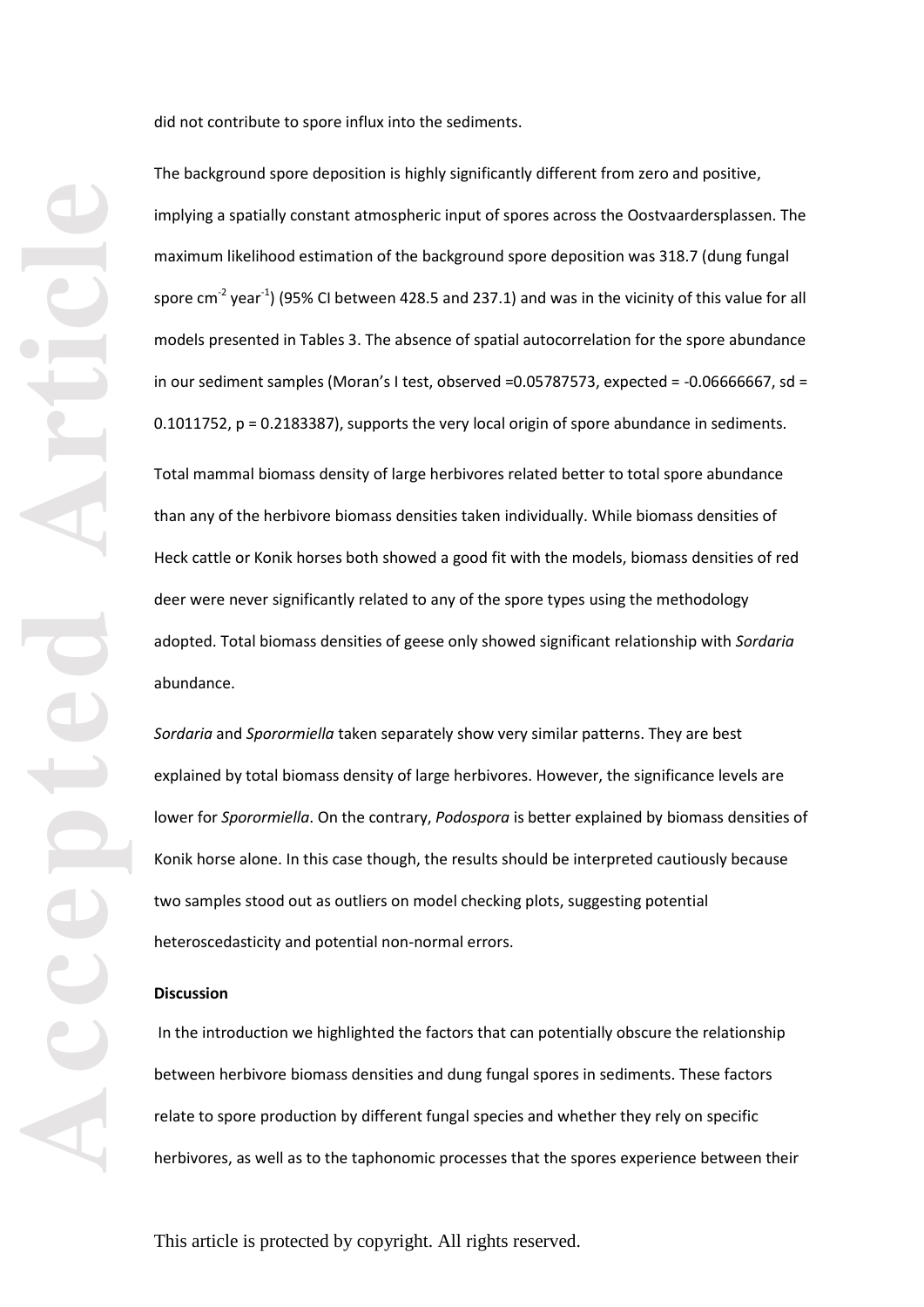release in the air and their deposition into sediments. Our results demonstrate a highly significant relationship between spore abundance and local biomass densities of large herbivores when these biological and taphonomic factors are taken into account .

### *Fungal and herbivore species*

Total spore abundance, *Sordaria* abundance and *Sporormiella* abundances were each best explained by total biomass density of mammals (kg ha<sup>-1</sup>). This demonstrates that dung fungal spores as identified in this study, do not indicate any herbivore species in particular but instead indicate Heck cattle, Konik horse and red deer collectively. This finding differs from some other studies of dung fungal diversity (e.g. Richardson 1972, 2001); however, these earlier studies identify dung fungi to the species level using whole living organisms, i.e. with a greater taxonomic precision than is currently possible using spore morphology alone (Baker, Bhagwat &Willis 2013). Therefore, it would appear that the current limitations in the identification of dung fungal spores from sediments limits our ability to infer which specific large herbivore species they are associated with. However, our data on dung fugal spore abundance suggest that there is a direct link between spore production and the total biomass density of large herbivores. *Podospora* abundance was associated with Konik horse biomass density but the validity of the modelling method for this spore type should be interpreted with some caution. This limitation is probably due to the low number of individual *Podospora* spores recovered and does not concern *Sporormiella* and *Sordaria* types that were significantly more abundant.

Similarly, although *Sordaria* spore explained goose abundance significantly, this herbivore is less likely than mammals to be the main source of fungal spore according the AIC selection method used. This result is congruent with bird dung being reported to be a substrate less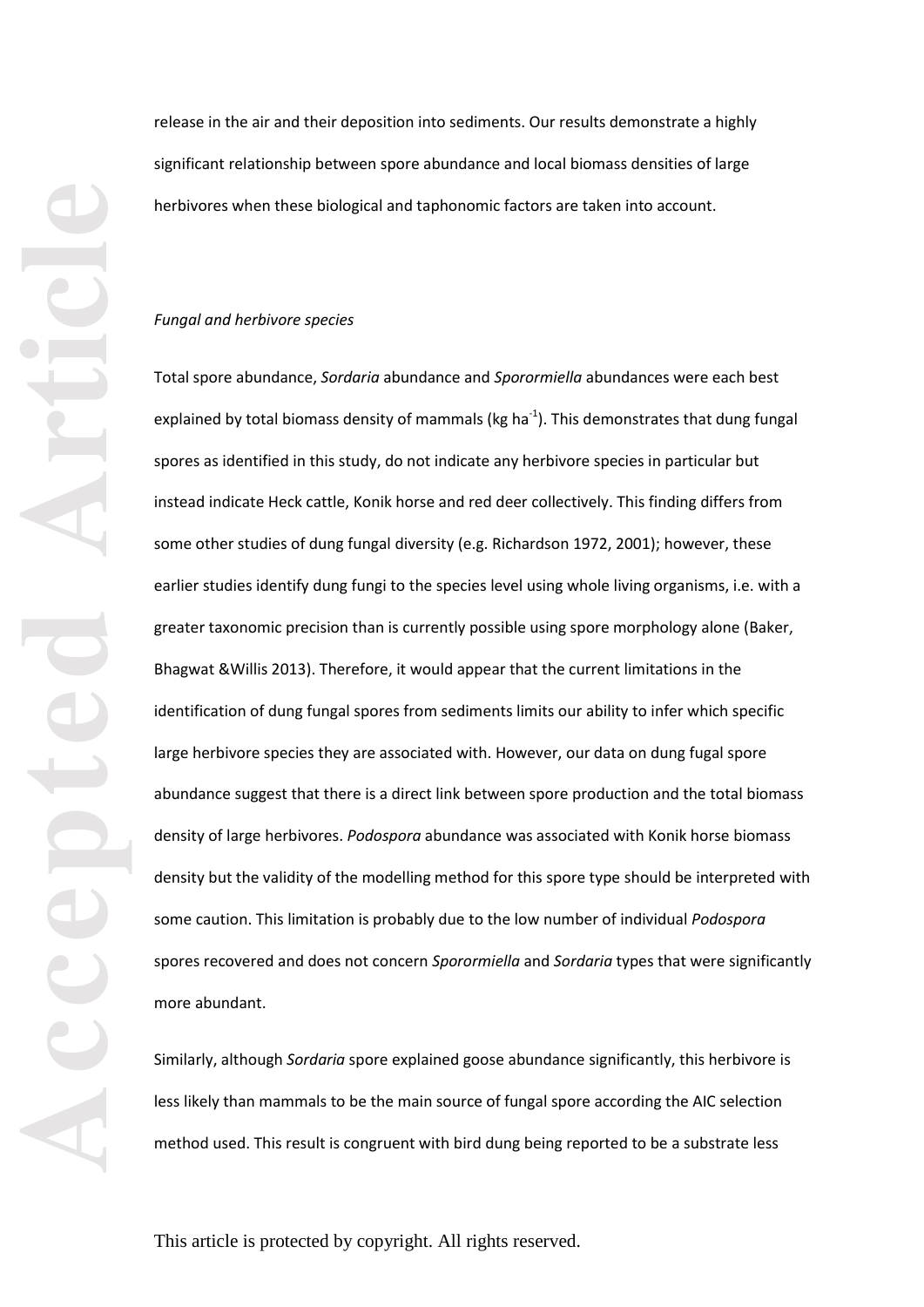suitable for fungal growth (Richardson 2001; Doveri 2007). As a result, the important grazing pressure from goose and other birds of similar size (Jano, Jefferies &Rockwell 1998; Jefferies & Rockwell 2002) may not be well captured by the abundance of dung fungal spores. Application of our method away from arctic wetlands or other areas favoured by geese would therefore convey total grazing pressure with greater accuracy. However, there is clear evidence that the past presence of larger flightless herbivorous birds in New Zealand can be tracked using the spores of *Sporormiella* spp. (Wood *et al.* 2011). Therefore, more studies such as ours but in different environment s and featuring other species of herbivore (e.g. Froyd *et al*. 2014) will be required to fully assess how our results can be applied to other situations.

Using our model selection methodology, it was not possible to statistically determine whether it is preferable to aggregate all dung fungal spores into one indicator or to keep them separate . This was because there is no widely accepted method to calculate absolute goodness of fit, or  $R^2$ , for GLM. Nevertheless, the confidence intervals plotted in Fig. 2 highlight that aggregated dung fungal spores would have a higher predictive power for palaeoecological reconstructions than spore types taken individually. In fact, significant increases in aggregated spore abundance appear to be a systematic reflection of an increase in herbivore biomass densities. Subtle changes , and spore types taken individually, may be more difficult to interpret. In addition, studies of dung fungal diversity (e.g. Richardson 1972, 2001) highlight the preference of certain species for certain types of dung. Moreover, the large body of evidence reviewed by Dix & Webster (1995) and Krug, Benny & Keller (2004) shows that dung fungi have species-specific responses to different environmental conditions. The consequent assumption is that the greater the diversity of spore type s, the more likely it is to capture all large herbivore activities. Dix & Webster (1995) also highlight the importance of competition between species as a driver for the composition of the dung fungal community. This suggests that dung fungal biomass, and thus ultimately spore production, is strongly limited by factors such as space, nutrient and moisture availability. The ecology of dung fungi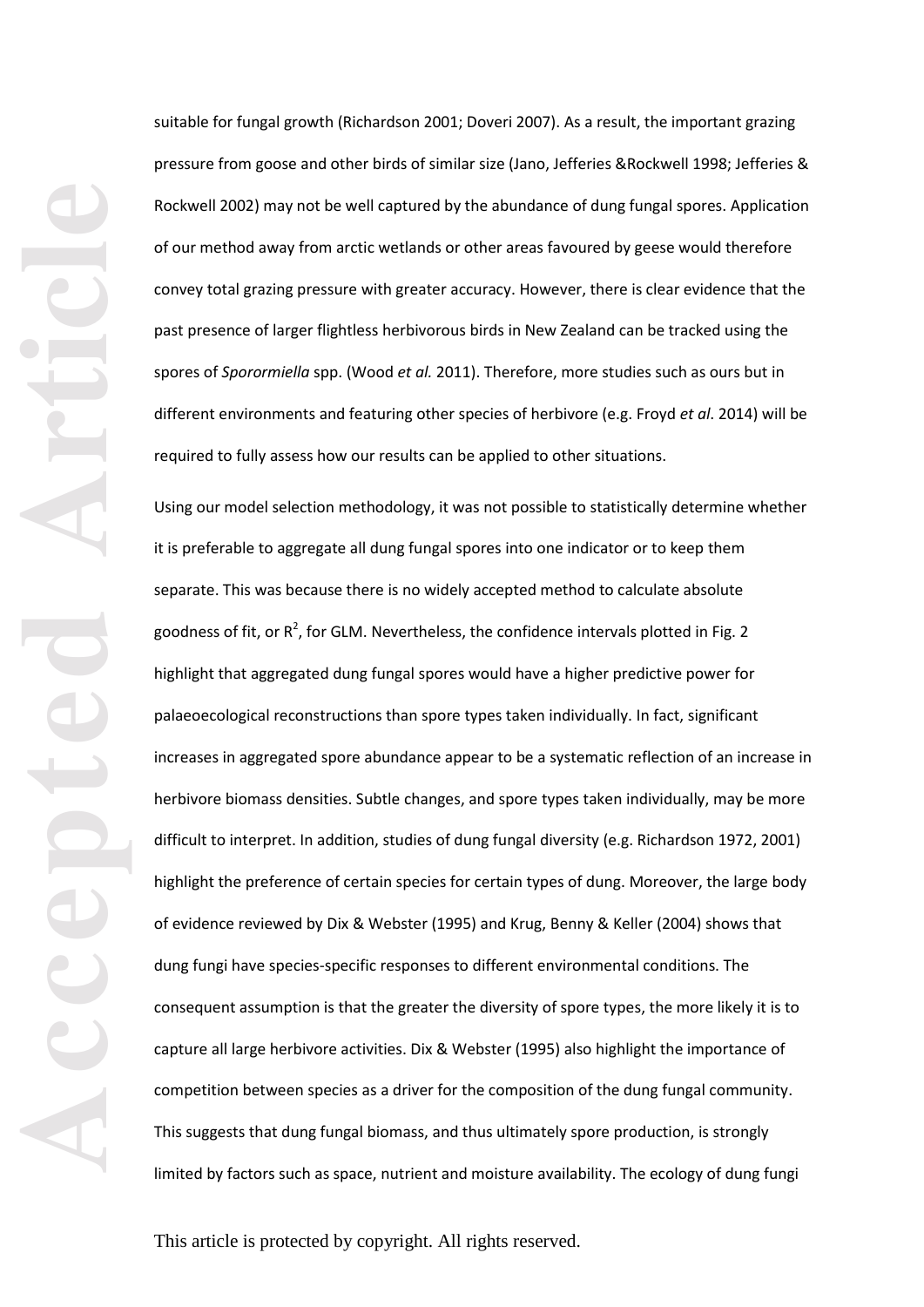therefore suggests that the sum of individual dung spores, irrespective of the type encountered, provides the most appropriate measurement of herbivore biomass.

### *Taphonomic factors*

Our analysis demonstrates that surface run-off from the shoreline and surrounding slopes (as opposed to longer distances by wind) explains dung fungal spore abundances highly significantly. This is the first time evidence is gained regarding the source area of dung fungal spores from water bodies (Feranec *et al.* 2011; Baker, Bhagwat &Willis 2013). The main implication of this finding is that a time -series of spore abundance tracks herbivore abundance in the close proximity of the sampled water body (in our case less than 10 m away from pond shore). At the same time, drinking water from water features such as those sampled in this study directly determine the daily movements of wild and domesticated herbivores (e.g. Putfarken *et al.* 2008; Shannon *et al.* 2009). Thus, water features are a strategic location to sample and it can be postulated that the local herbivore abundance quantified with dung fungal spore actually represents herbivore abundance in a broader landscape. In our samples, there is in addition a significant influx of spores that is not related to the local distribution of herbivores within the reserve and that we identify as background spore deposition . The extremely high herbivore biomass density prevailing in the reserve (474.3 kg ha<sup>-1</sup>, see Appendix 2) in comparison to the surrounding land (mostly arable land, built -up areas and open water, where large herbivores are overall in low density) suggest that much of this background spore influx originates within the reserve. This indicates that the influx of wind dispersed spores in our case represents a signal from the overall abundance of large herbivores within the reserve that is not specific to the exact location of sampling. This contrast s with Gill *et al*.'s (2013) study in North America which demonstrated the importance of short -distance wind dispersal (<100 meters) to explain the significant relationship between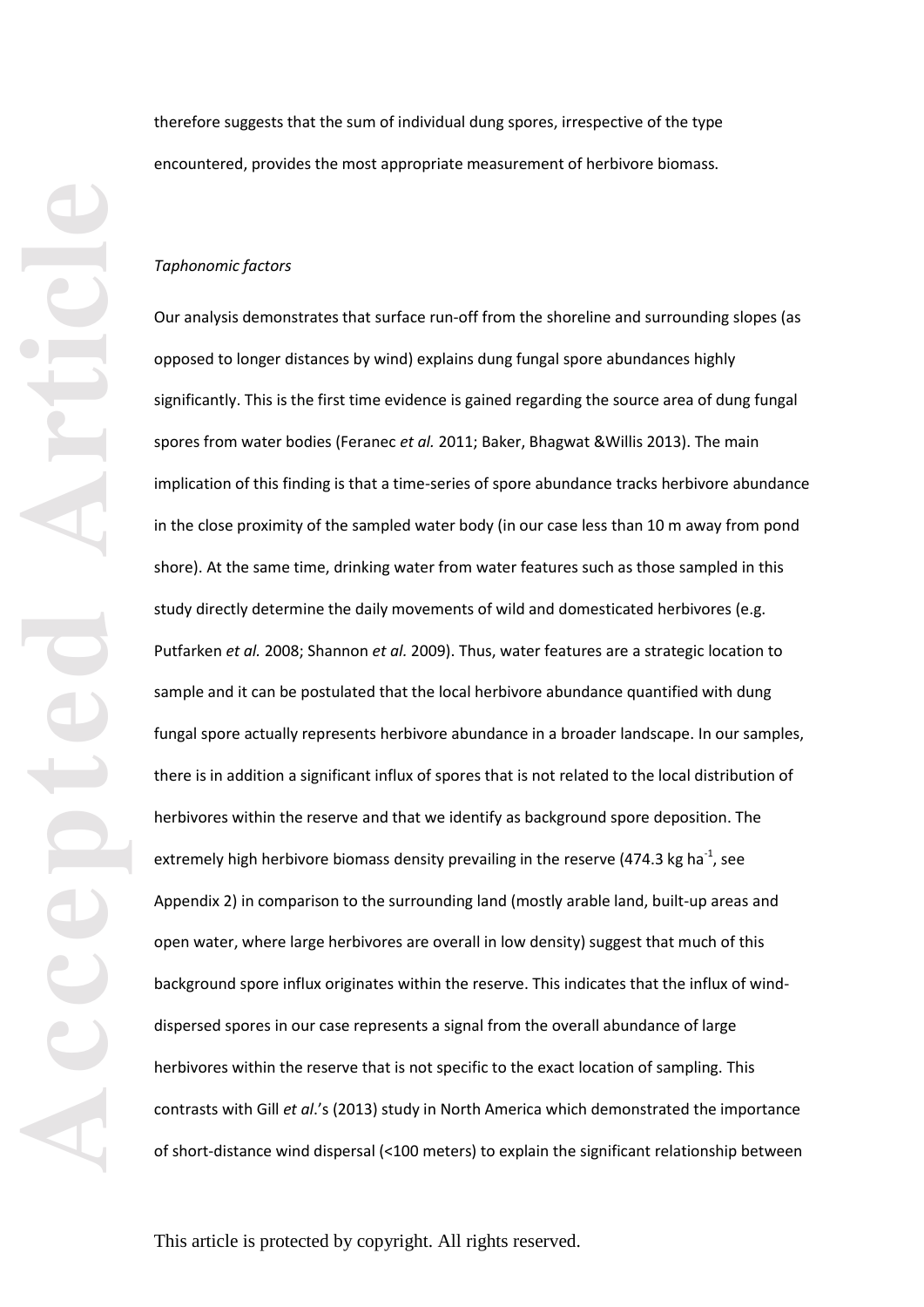bison local distribution and abundance of dung fungal spore s . T heir study was conducted in terrestrial habitats away from water, so further research will be necessary to assess fully the relative importance of run-off and wind transportation in different deposition environments. We found that biomass density of large herbivores explains dung fungal spore abundance in a highly significant way when accounted in conjunction with the morphological characteristics of the sampled pond (i.e. pond surface area and pond shoreline length). Therefore, changes in spore abundance through time can be used to indicate large herbivore population size variation. However, this is with the caveat that the water body has stayed approximately the same size during the same interval in time. If drastic hydrological changes are suspected, there are several means to assess water level in palaeoecology, notably using macrofossils of aquatic plants (Hannon & Gaillard 1997; Dieffenbacher -Krall & Halteman 2000).

### **Conclusion**

There is much debate regarding the long -term impact of large herbivores on their environment. As a consequence, there is great difficulty in predicting with certainty the impact that wild and domestic large herbivores might have, particularly in conjunction with the unpredictable effects of global change. Several factors can influence fluctuations in large herbivore population dynamics worldwide: for instance, agricultural abandonment in marginal areas, the growing need for food production and the adoption of novel conservation strategies such as rewilding. Our aim was to develop a method for the measurement of long time -series of large herbivore population sizes in relation to environmental factors affecting or impacted by those populations because this is a critical step towards improving our understanding of herbivore -dominated ecosystems. Based on an existing method in pal aeoecology, we provide here the foundations for the quantitative reconstruction of long time -series of herbivore densities using fossil dung spores contained in sedimentary sequences.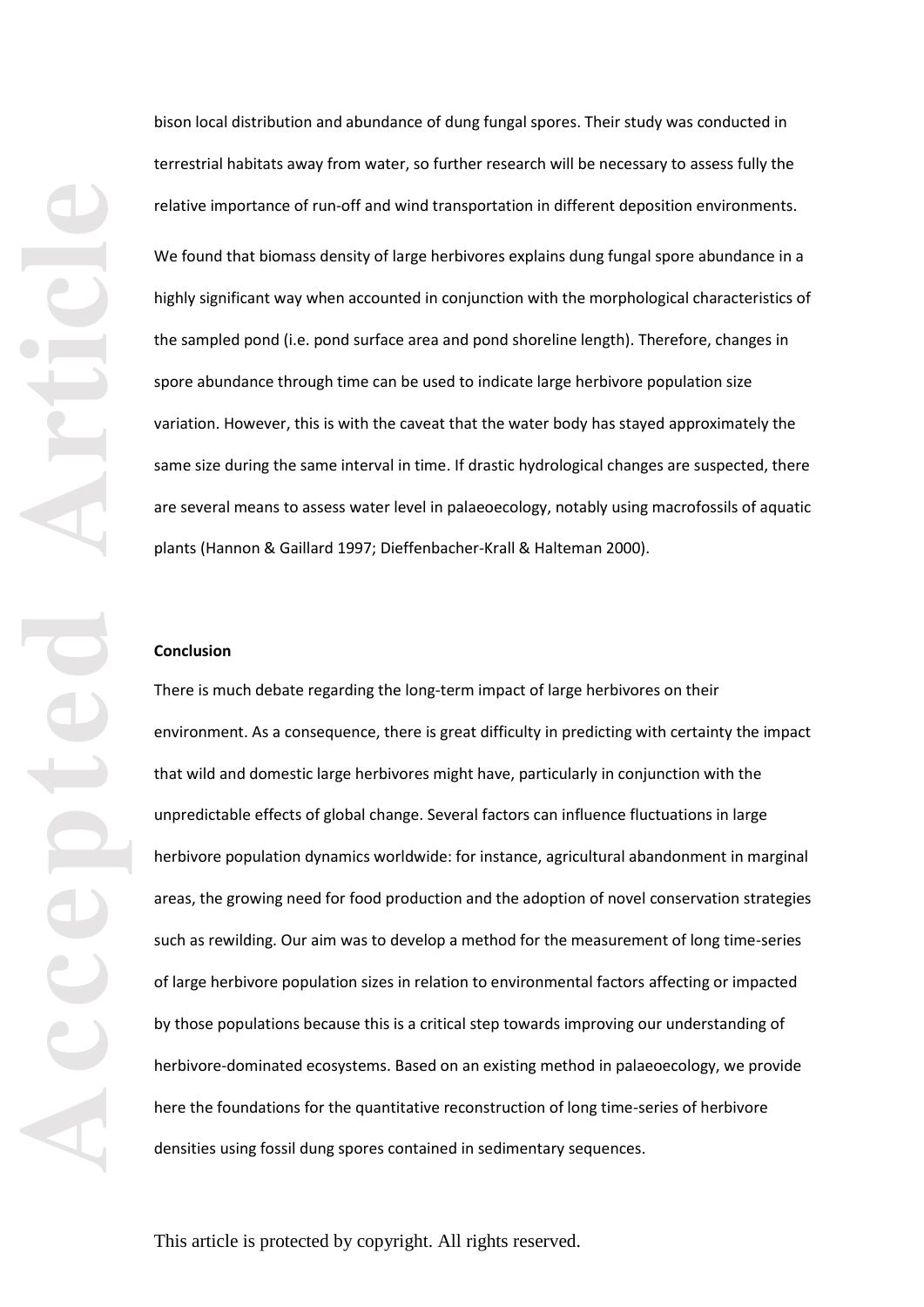Using modern surface sediments, we found that there is a significant relationship between biomass density of large herbivores and dung fungal spore abundance in sediments. To extrapolate this relationship into the past we ascertained that when the morphology of the water body sampled remains the same, accurate quantitative reconstructions are possible.

### **Acknowledgement**

We thank Hans Breeveld for access to the Oostvaardersplassen nature reserve. The herbivore data were provided by the State Forestry Service of the Netherlands. This work was carried out as part of a UK Natural Environment Research Council studentship to AGB. We thank John Birks, David Etienne and an anonymous reviewer for their insightful comments and recommendations.

#### **Data Accessibility**

The data used are archived as DRYAD entry: doi:10.5061/dryad.5v8b7

# **Literature cited**

Asner, G.P., Elmore, A.J., Olander, L.P., Martin, R.E. & Harris, A.T. (2004). Grazing Systems, Ecosystem Responses, and Global Change. *Annual Review of Environment and Resources*, **29**, 261 –299.

Baker, A.G., Bhagwat, S.A. & Willis, K.J. (2013). Do dung fungal spores make a good proxy for past distribution of large herbivores? *Quaternary Science Reviews*, **62**, 21 –31.

Baker, A.G., Cornelissen, P., Bhagwat, S.A., Vera, F. & Willis, K.J . (2016) Data from: Quantification of population sizes of large herbivores and their long -term functional role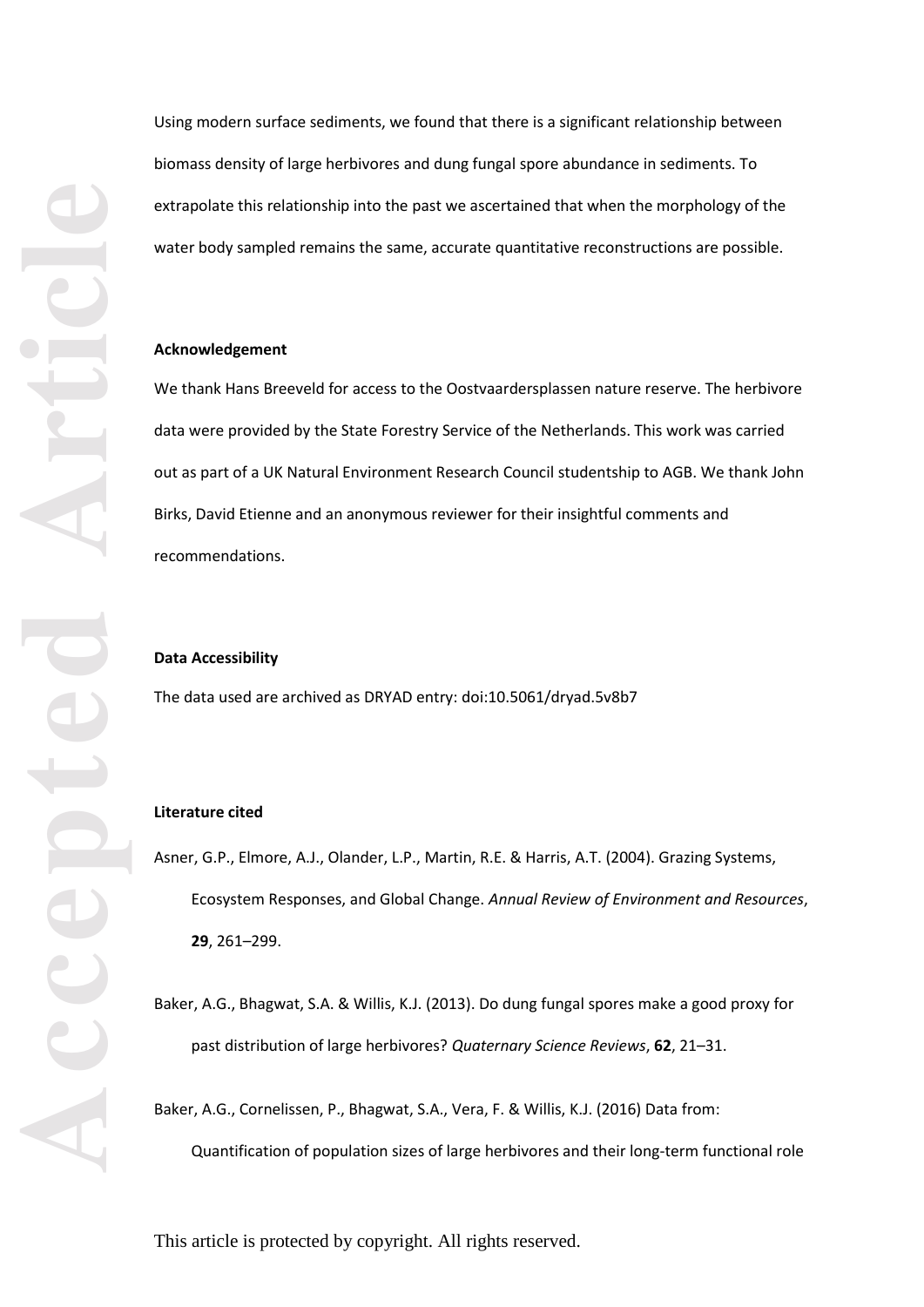in ecosystems using dung fungal spores. *Methods in Ecology and Evolution* doi:10.5061/dryad.5v8b7

- Bell, A. (2005). *An Illustrated Guide to the Coprophilous Ascomycetes of Australia*. APS Press, St -Paul.
- Bennett, K.D. (1994). Confidence intervals for age estimates and deposition times in late Quaternary sediment sequences. *The Holocene*, **4**, 337 –348.

Birks, H.J.B. (2005) Mind the gap: how open were European primeval forests*? Trends in Ecology and Evolution*, **20**, 154 –156.

Bradshaw, R.H.W., Hannon, G.E. & Lister, A.M. (2003). A long -term perspective on ungulate – vegetation interactions. *Forest Ecology and Management*, **181**, 267 –280.

Burney, D.A., Robinson, G.S. & Burney, L.P. (2003). *Sporormiella* and the late Holocene extinctions in Madagascar. *Proceedings of the National Academy of Sciences of the United States of America*, **100**, 10800 –10805.

Carpenter, S.R., Mooney, H.A., Agard, J., Capistrano, D., Defries, R.S., Díaz, S., Dietz, T., Duraiappah, A.K., Oteng-Yeboah, A., Pereira, H.M., Perrings, C., Reid, W. V, Sarukhan, J., Scholes, R.J. & Whyte, A. (2009). Science for managing ecosystem services: Beyond the Millennium Ecosystem Assessment. *Proceedings of the National Academy of Sciences of the United States of America*, **106**, 1305 –12.

Ceaușu, S., Hofmann, M., Navarro, L.M., Carver, S., Verburg, P.H. & Pereira, H.M. (2015). Mapping opportunities and challenges for rewilding in Europe. *Conservation Biology*, **29**, 1017 -1027.

Corlett, R.T. (2012). The shifted baseline: Prehistoric defaunation in the tropics and its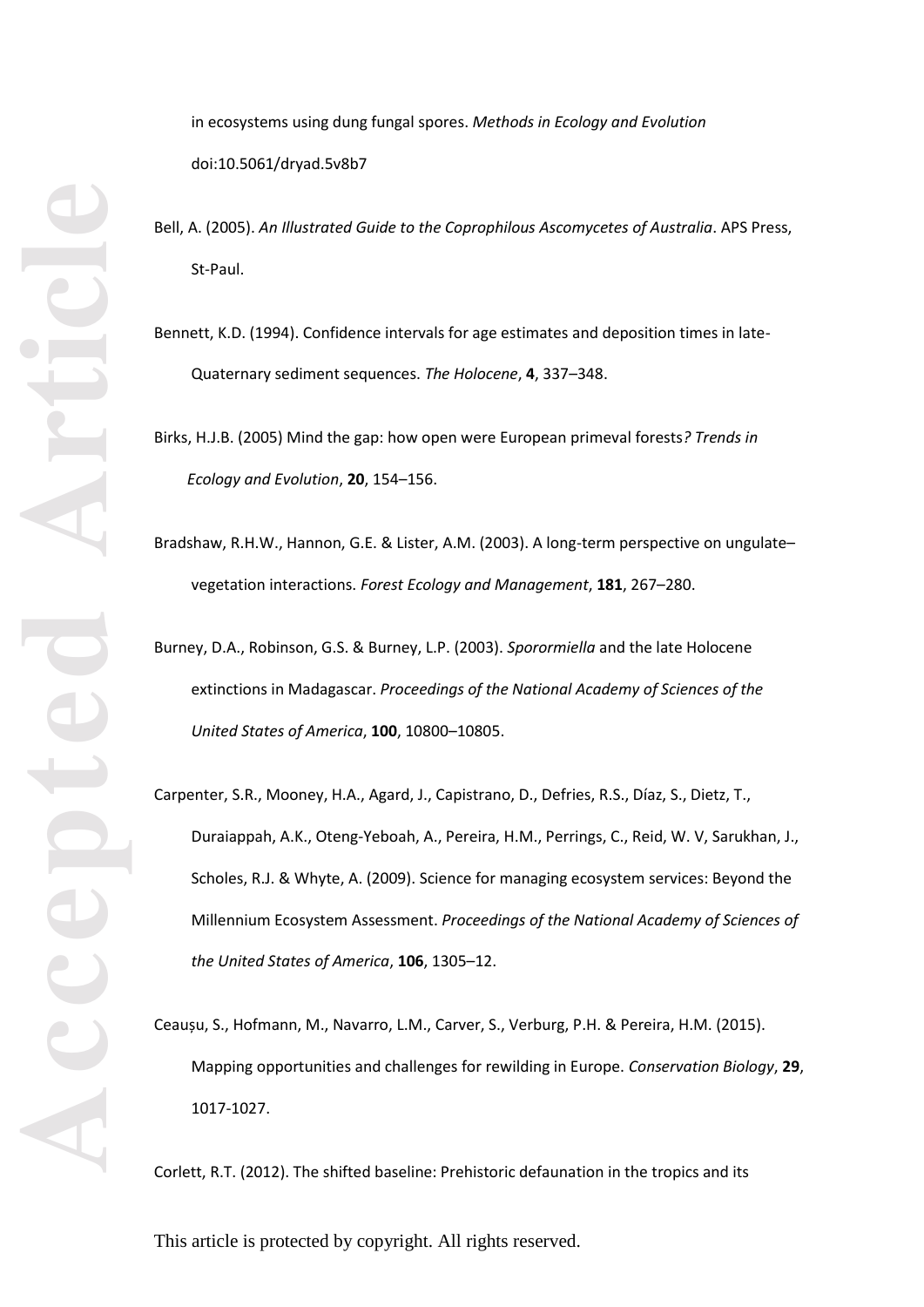consequences for biodiversity conservation. *Biological Conservation*, **163**, 13 –21.

Cornelissen, P. & Vulink, J.T.(2015). Density -dependent diet selection and body condition of cattle and horses in heterogeneous landscapes. *Applied Animal Behaviour Science*, **163,** 28 -38.

Crawley, M.J. (2007). *The R Book*. Wiley, Chichester, UK.

- Cromsigt, J.P.G.M. & te Beest, M. (2014). Restoration of a megaherbivore: Landscape -level impacts of white rhinoceros in Kruger National Park, South Africa. *Journal of Ecology*, **102**, 566 –575.
- Davis, O.K. & Shafer, D.S. (2006). *Sporormiella* fungal spores, a palynological means of detecting herbivore density. *Palaeogeography, Palaeoclimatology, Palaeoecology*, **237**, 40 –50.
- De Bruyn, M., Hoelzel, A.R., Carvalho, G.R. & Hofreiter, M. (2011). Faunal histories from Holocene ancient DNA. *Trends in ecology & evolution*, **26**, 405 –13.
- Dieffenbacher -Krall, A. & Halteman, W. (2000). The relationship of modern plant remains to water depth in alkaline lakes in New England, USAe. *Journal of Paleolimnology*, **24**, 213 – 229.

Dix, N.J. & Webster, J. (1995). *Fungal ecology*. Chapman & Hall, London, UK.

Donlan, J.C., Berger, J., Bock, C.E., Bock, J.H., Burney, D.A., Estes, J.A., Foreman, D., Martin, P.S., Roemer, G.W., Smith, F.A., Soulé, M.E. & Greene, H.W. (2005). Re-wilding North America. *Nature*, **436**, 913 –914.

Doveri, F. (2007). *Fungi Fimicoli Italici: A Guide to the Recognition of Basidiomycetes and*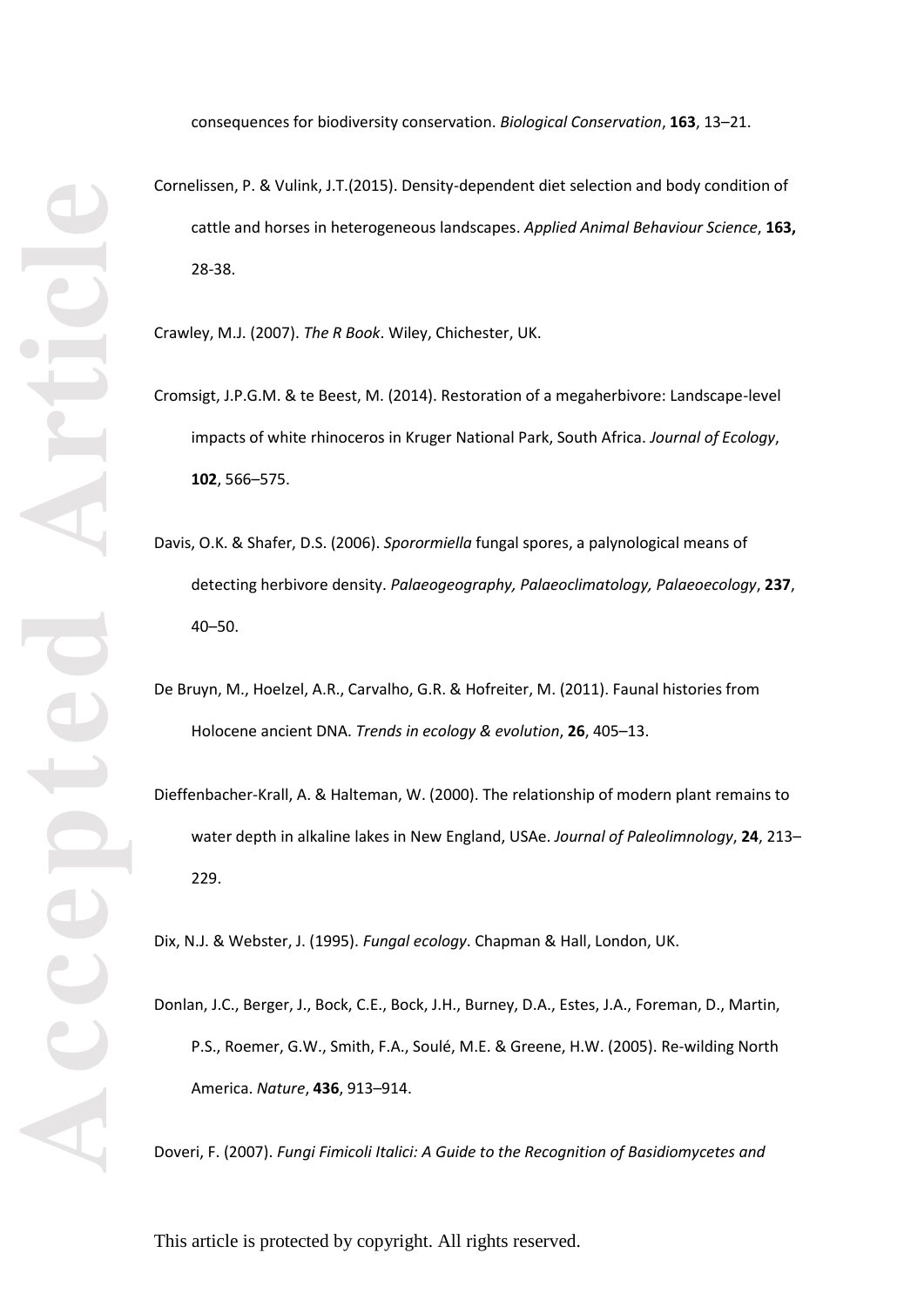*Ascomycetes Living on Faecal Material*. Associazione Micologica Bresadola, Trento.

Dunning, J.B. (2007). *CRC Handbook of Avian Body Masses*, secondn. CRC Press, London.

- Ellis, E.C., Klein Goldewijk, K., Siebert, S., Lightman, D. & Ramankutty, N. (2010). Anthropogenic transformation of the biomes, 1700 to 2000. *Global Ecology and Biogeography*, **19**, 589 – 606.
- Estes, J.A., Terborgh, J., Brashares, J.S., Power, M.E., Berger, J., Bond, W.J., Carpenter, S.R., Essington, T.E., Holt, R.D., Jackson, J.B.C., Marquis, R.J., Oksanen, L., Oksanen, T., Paine, R.T., Pikitch, E.K., Ripple, W.J., Sandin, S.A., Scheffer, M., Schoener, T.W., Shurin, J.B., Sinclair, A.R.E., Soulé, M.E., Virtanen, R. & Wardle, D.A. (2011). Trophic downgrading of planet Earth. *Science*, **333**, 301 –6.
- Etienne, D., Wilhelm, B., Sabatier, P., Reyss, J. -L., Arnaud, F. (2013) . Influence of sample location and livestock numbers on *Sporormiella* concentrations and accumulation rates in surface sediments of Lake Allos, French Alps*. Journal of Paleolimnology*, **49** , 117 -127 .
- Feranec, R.S., Miller, N.G., Lothrop, J.C. & Graham, R.W. (2011). The *Sporormiella* proxy and end -Pleistocene megafaunal extinction: A perspective. *Quaternary International*, **245**, 333 –338.
- Froyd, C.A., Coffey, E.E.D., van der Knaap, W.O., van Leeuwen, J.F.N., Tye, A. & Willis, K.J. (2014). The ecological consequences of megafaunal loss: giant tortoises and wetland biodiversity. *Ecology letters*, **17**, 144 –54.
- Giesecke, T. & Fontana, S.L. (2008). Revisiting pollen accumulation rates from Swedish lake sediments. *The Holocene*, **18**, 293 –305.

Gill, J.L., McLauchlan, K.K., Skibbe, A.M., Goring, S., Zirbel, C.R. & Williams, J.W. (2013). Linking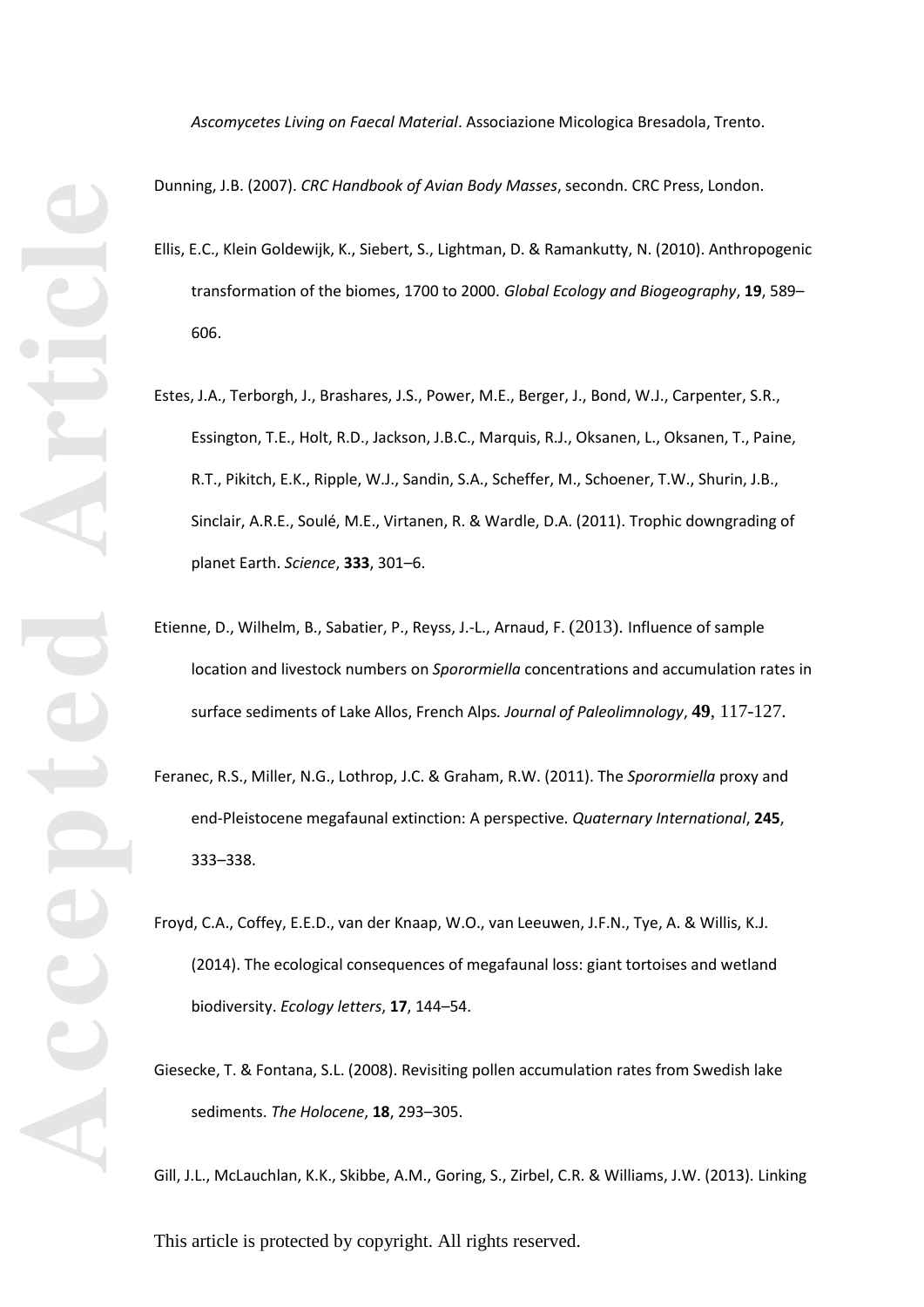abundances of the dung fungus *Sporormiella* to the density of bison: implications for assessing grazing by megaherbivores in palaeorecords. *Journal of Ecology*, **101**, 1125 – 1136.

- Gill, J.L., Williams, J.W., Jackson, S.T., Lininger, K.B. & Robinson, G.S. (2009). Pleistocene megafaunal collapse, novel plant communities, and enhanced fire regimes in North America. *Science*, **326**, 1100 –1103.
- Gonianakis, M., Neonakis, I., Darivianaki, E., Gonianakis, I., Bouros, D. & Kontou -Fili, K. (2005). Airborne Ascomycotina on the island of Crete: Seasonal patternsbased on an 8 -year volumetric survey. *Aerobiologia*, **21**, 69 –74.
- Hannon, G.E. & Gaillard, M.-J. (1997). The plant-macrofossil record of past lake-level changes. *Journal of Paleolimnology*, **18**, 15 –28.
- Hernández Trejo, F., Muñoz Rodríguez, A.F., Tormo Molina, R. & Silva Palacios, I. (2011). Airborne ascospores in Mérida (SW Spain) and the effect of rain and other meteorological parameters on their concentration. *Aerobiologia*, **28**, 13 –26.
- Hoef, J. Ver & Boveng, P. (2007). Quasi-Poisson vs. negative binomial regression: how should we model overdispersed count data? *Ecology*, **88**, 2766 –2772.
- Jackson, S.T. & Lyford, M.E. (1999). Pollen dispersal models in Quaternary plant ecology: Assumptions, parameters, and prescriptions. *The Botanical Review*, **65**, 39 –75.
- Jano, A., Jefferies, R. & Rockwell, R. (1998). The detection of vegetational change by multitemporal analysis of LANDSAT data: the effects of goose foraging. *Journal of Ecology*, **86**, 93 –99.

Jefferies, R. & Rockwell, R. (2002). Foraging geese, vegetation loss and soil degradation in an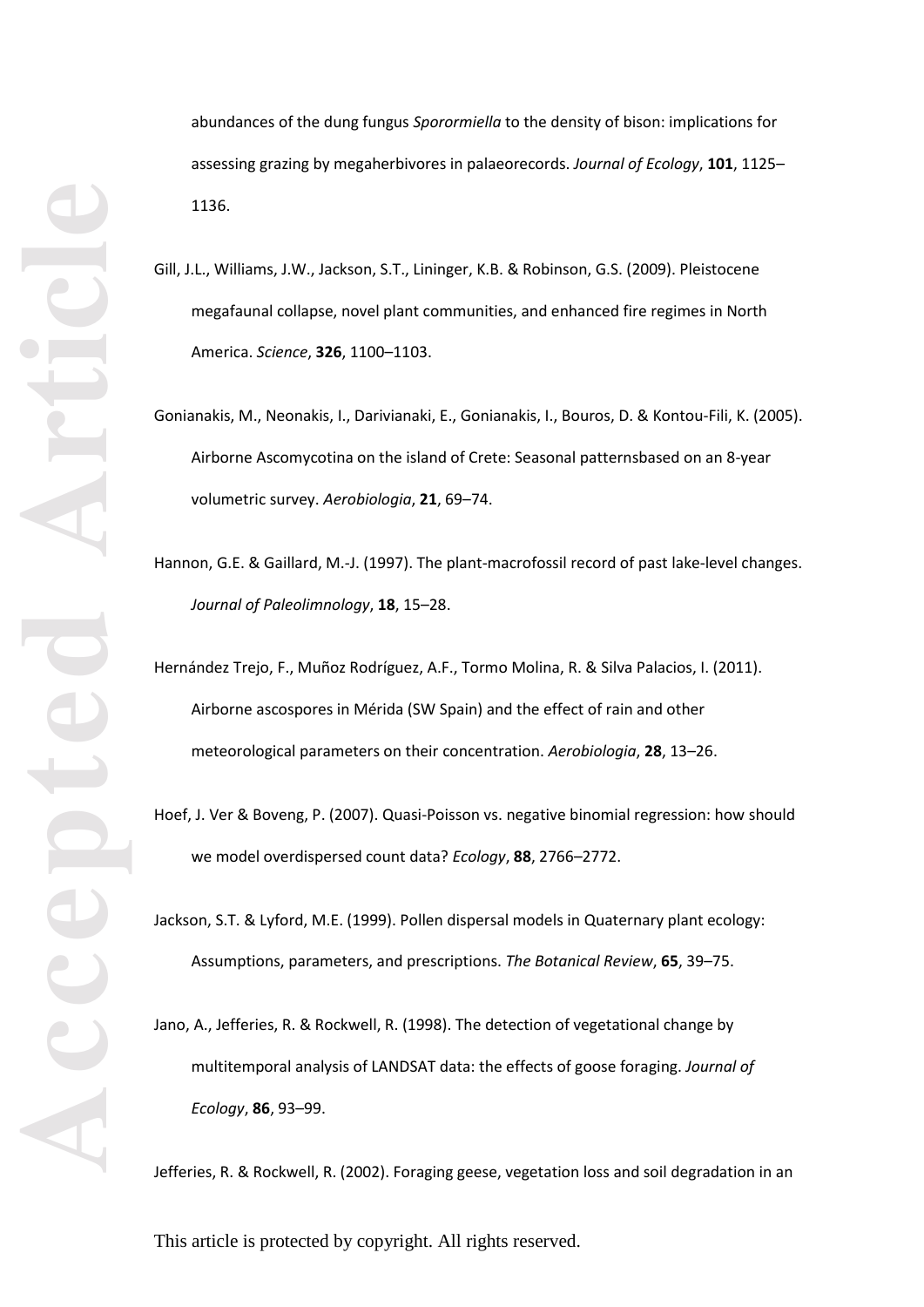Arctic salt marsh. *Applied Vegetation Science*, **5**, 7 –16.

- Johnson, C.N., Rule, S., Haberle, S.G., Turney, C.S.M., Kershaw, A.P. & Brook, B.W. (2015). Using dung fungi to interpret decline and extinction of megaherbivores: problems and solutions. *Quaternary Science Reviews*, **110**, 107 –113.
	- Koch, P.L. & Barnosky, A.D. (2006). Late Quaternary Extinctions: State of the Debate. *Annual Review of Ecology, Evolution, and Systematics*, **37**, 215 –250.
	- Krug, J.C., Benny, G.L. & Keller, H.W. (2004). Coprophilous fungi. *Biodiversity of Fungi* (eds G.M. Mueller, G.F. Bills & M.S. Foster), pp. 468 –499. Elsevier, Amsterdam.
	- Maher, L.J. (1981). Statistics for microfossil concentration measurements employing samples spiked with marker grains. *Review of Palaeobotany and Palynology*, **32**, 153 –191.
	- Naundrup, P.J. & Svenning, J. -C. (2015). A Geographic Assessment of the Global Scope for Rewilding with Wild -Living Horses (*Equus ferus*). *Plos One*, **10**, e0132359.
	- Nuttle, T., Yerger, E.H., Stoleson, S.H. & Ristau, T.E. (2011). Legacy of top -down herbivore pressure ricochets back up multiple trophic levels in forest canopies over 30 years. *Ecosphere*, **2**, art4.
	- O'Hara, R.B. & Kotze, D.J. (2010). Do not log -transform count data. *Methods in Ecology and Evolution*, **1**, 118 –122.
	- Parker, N.E. & Williams, J.W. (2011). Influences of climate, cattle density, and lake morphology on *Sporormiella* abundances in modern lake sediments in the US Great Plains. *The Holocene*, **22**, 475 –483.

Peh, K.S.-H. & Lewis, S.L. (2012). Conservation implications of recent advances in biodiversity-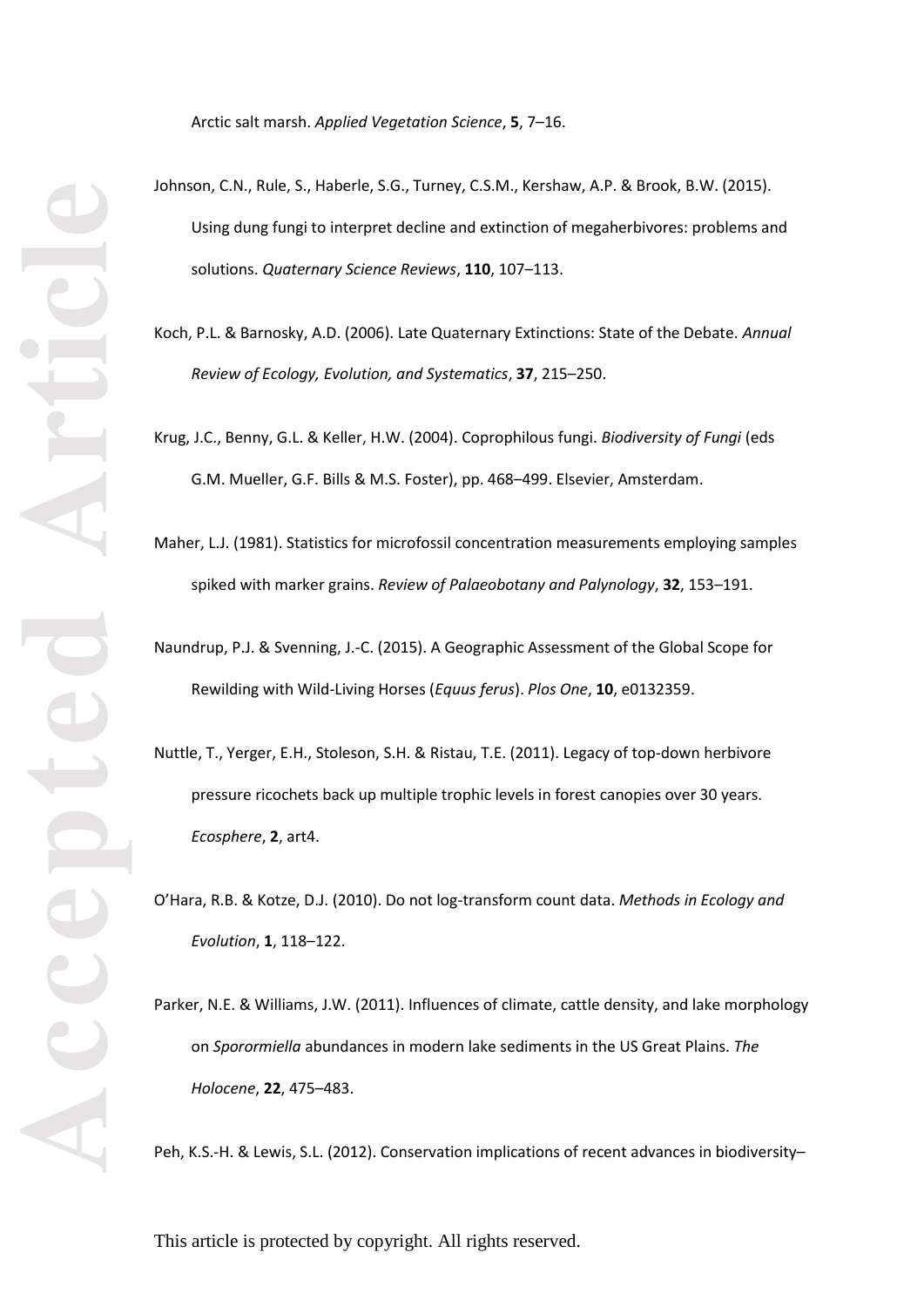functioning research. *Biological Conservation*, **151**, 26 –31.

- Putfarken, D., Dengler, J., Lehmann, S. & Härdtle, W. (2008). Site use of grazing cattle and sheep in a large -scale pasture landscape: A GPS/GIS assessment. *Applied Animal Behaviour Science*, **111**, 54 –67.
	- Raper, D. & Bush, M. (2009). A test of *Sporormiella* representation as a predictor of megaherbivore presence and abundance. *Quaternary Research*, **71**, 490 –496.
	- Richardson, M.J. (1972). Coprophilous ascomycetes on different dung types. *Transactions of the British Mycological Society*, **58**, 37 –48.
	- Richardson, M.J. (2001). Diversity and occurrence of coprophilous fungi. *Mycological Research*, **105**, 387 –402.
	- Ripple, W.J. & Beschta, R.L. (2012). Trophic cascades in Yellowstone: The first 15years after wolf reintroduction. *Biological Conservation*, **145**, 205 –213.
	- Ritchie, E.G., Elmhagen, B., Glen, A.S., Letnic, M., Ludwig, G. & McDonald, R. a. (2012). Ecosystem restoration with teeth: what role for predators? *Trends in ecology & evolution*, **27**, 265 –71.
	- Rule, S., Brook, B.W., Haberle, S.G., Turney, C.S.M., Kershaw, A.P. & Johnson, C.N. (2012). The Aftermath of Megafaunal Extinction: Ecosystem Transformation in Pleistocene Australia. *Science*, **335**, 1483 –1486.
	- Sandom, C.J., Ejrnaes, R., Hansen, M.D.D. & Svenning, J. -C. (2014). High herbivore density associated with vegetation diversity in interglacial ecosystems. *Proceedings of the National Academy of Sciences* , **111**, 4162 –4167.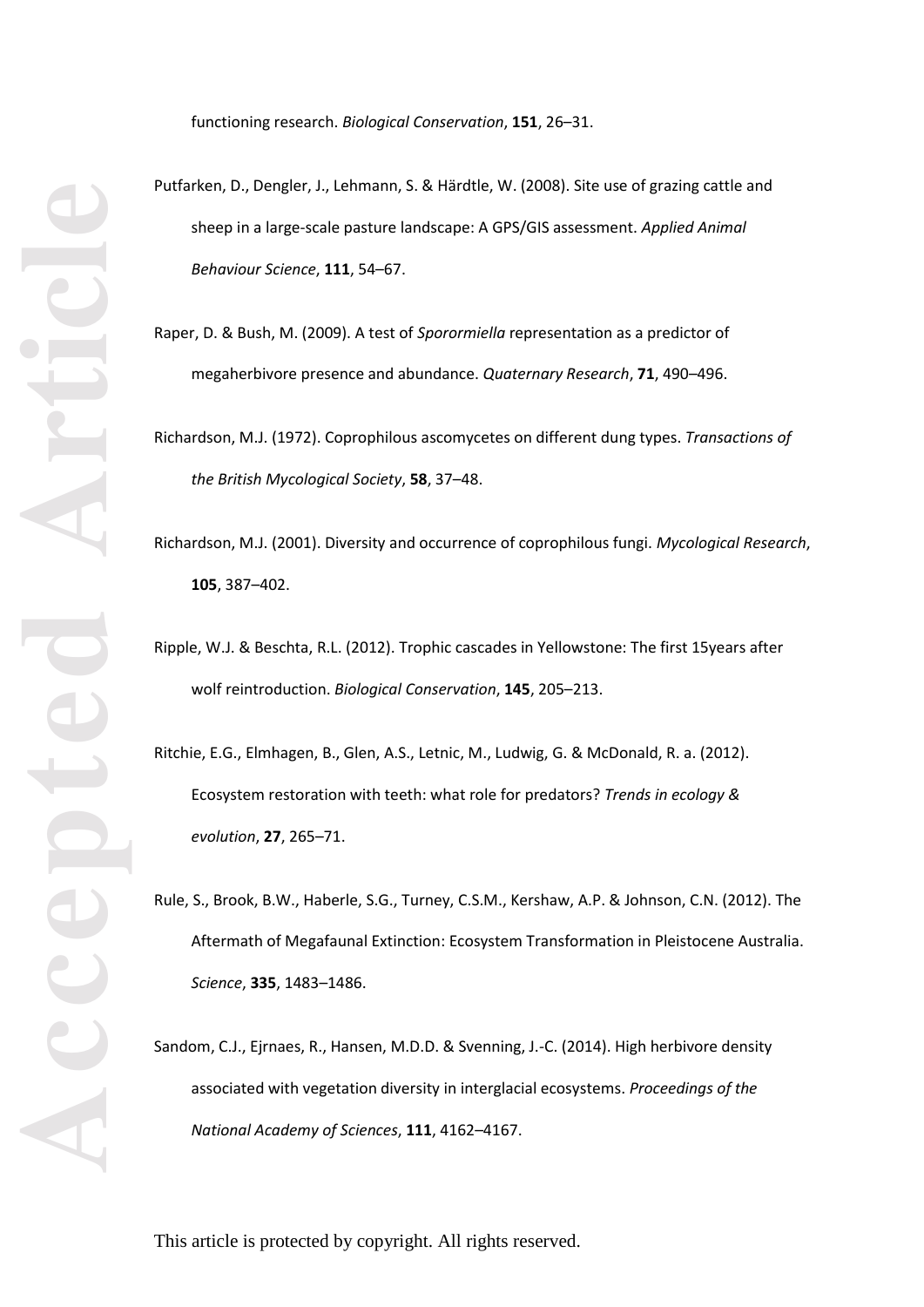Seddon, P.J., Griffiths, C.J., Soorae, P.S. & Armstrong, D.P. (2014). Reversing defaunation: Restoring species in a changing world. *Science*, **345**, 406 –412.

Shannon, G., Matthews, W.S., Page, B.R., Parker, G.E. & Smith, R.J. (2009). The affects of artificial water availability on large herbivore ranging patterns in savanna habitats: a new approach based on modelling elephant path distributions. *Diversity and Distributions*, **15**, 776 –783.

Steinfeld, H., Gerber, P. & Wassenaar, T. (2006). *Livestock's long shadow*. FAO, Rome.

Stuart, A.J. (2015). Late Quaternary megafaunal extinctions on the continents: a short review. *Geological Journal*, **50**, 338 –363.

- Sugita, S. (1993). A Model of Pollen Source Area for an Entire Lake Surface. *Quaternary Research*, **39**, 239 –244.
- Tanentzap, A.J. & Coomes, D.A. (2012). Carbon storage in terrestrial ecosystems: do browsing and grazing herbivores matter? *Biological reviews of the Cambridge Philosophical Society*, **87**, 72 –94.
- Van Geel, B., Buurman, J., Brinkkemper, O., Schelvis, J., Aptroot, A., van Reenen, G.B.A. & Hakbijl, T. (2003). Environmental reconstruction of a Roman Period settlement site in Uitgeest (The Netherlands), with special reference to coprophilous fungi. *Journal of Archaeological Science*, **30**, 873 –883.

Venables, W.N. & Ripley, B.D. (2002). *Modern Applied Statistics with S*, Fourth Edin. Springer, New York.

Vera, F.W.M. (2000). *Grazing ecology and forest history*. CABI, Wallingford.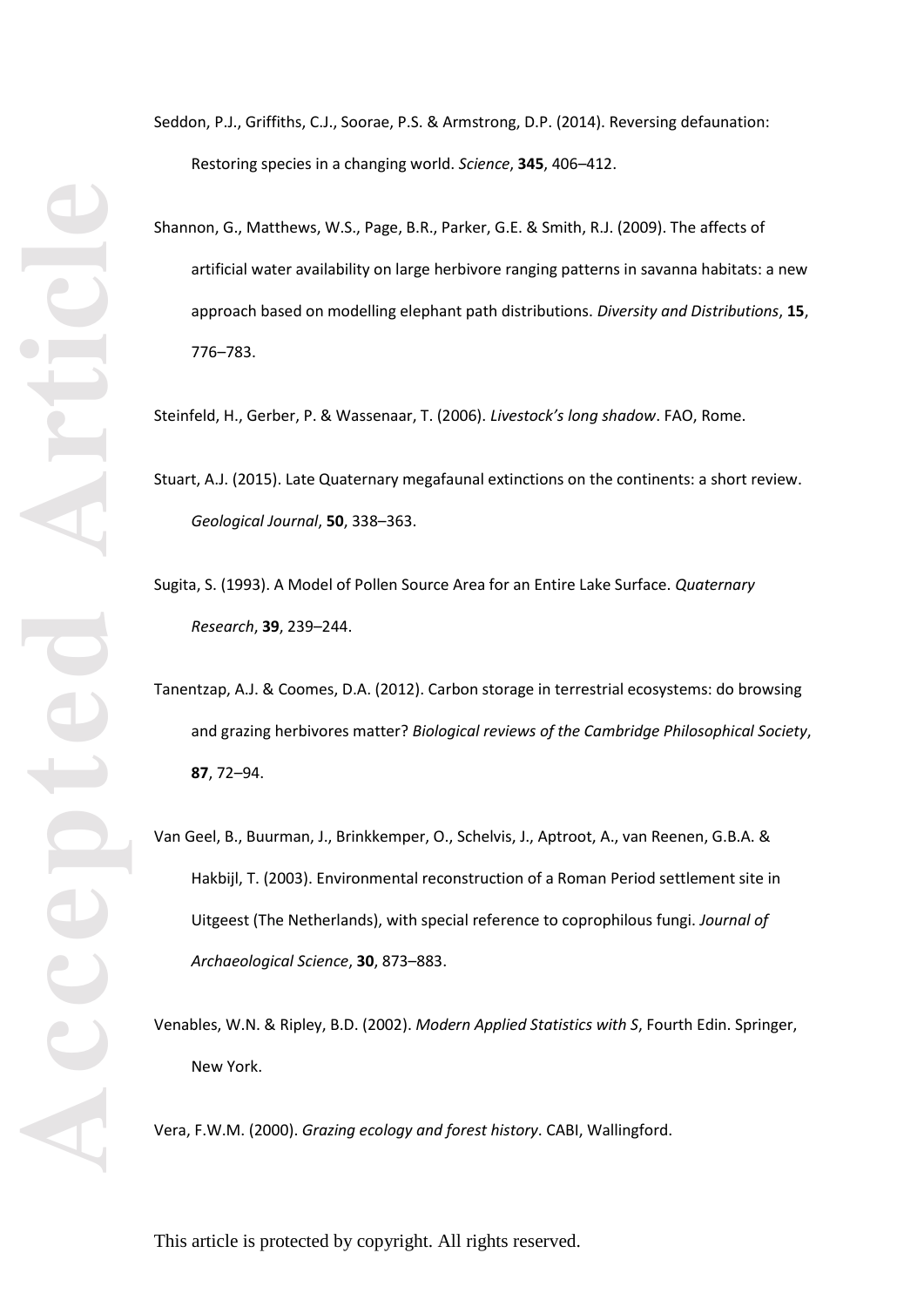Willis, K.J. & Bennett, K.D. (2001). Pollen. *Tracking environmental change using lake sediments Volume 3 Terrestrial, Algal and Siliceous Indicators* (eds J.P. Smol, H.J.B. Birks & W.M. Last), pp. 5 –32. Kluwer Academic Publishers, Dordrecht.

- Wood, J.R. & Wilmshurst, J.M. (2011). Wetland soil moisture complicates the use of *Sporormiella* to trace past herbivore populations. *Journal of Quaternary Science*, **27**, 254 – 259.
- Wood, J.R., Wilmshurst, J.M., Worthy, T.H. & Cooper, A. (2011). *Sporormiella* as a proxy for non -mammalian herbivores in island ecosystems. *Quaternary Science Reviews*, **30**, 915 – 920.
- Yafetto, L., Carroll, L., Cui, Y., Davis, D.J., Fischer, M.W.F., Henterly, A.C., Kessler, J.D., Kilroy, H. A., Shidler, J.B., Stolze -Rybczynski, J.L., Sugawara, Z. & Money, N.P. (2008). The Fastest Flights in Nature: High -Speed Spore Discharge Mechanisms among Fungi (A.S. Gladfelter, Ed.). *PLoS ONE*, **3**, e3237.

Table 1: Transportation mechanism used for the analysis. 'distance A' can be either small, medium or large nested plots for which we had herbivore densities, 'pond i' is any of the 16 ponds sampled.

|             | Transport agent                                   | Location of dung                                     | Factors included                                                                                                                                                                                                                                          |
|-------------|---------------------------------------------------|------------------------------------------------------|-----------------------------------------------------------------------------------------------------------------------------------------------------------------------------------------------------------------------------------------------------------|
| Run-off     | Surface run-off.<br>very short flight,<br>erosion | Pond shoreline and<br>slopes                         | $H_{\Delta}$ : Herbivore biomass density within distance A of pond i (kg ha <sup>-1</sup> )<br>Perimeter of pond i (m)<br>$P_{1}$ :<br>$S_i^{-1}$ : (Surface area of pond i) <sup>-1</sup> (m <sup>-2</sup> )                                             |
|             | Wind (shore) Turbulent air                        | Shorelines and slopes<br>from nearby water<br>bodies | $H_{A,i}$ : Herbivore biomass density within distance A of pond i (kg ha <sup>-1</sup> )<br>$SL_{A,i}$ : Shore length of other water bodies within distance A of pond i (m)<br>$S_i^{-1}$ : (Surface area of pond i) <sup>-1</sup> (m <sup>-2</sup> )     |
| Wind (land) | Turbulent air                                     | Nearby grasslands                                    | $H_{A,i}$ : Herbivore biomass density within distance A of pond i (kg ha <sup>-1</sup> )<br>$L_{A,i}$ : Surface area of grassland within distance A of pond i (m <sup>2</sup> )<br>$S_i^{-1}$ : (Surface area of pond i) <sup>-1</sup> (m <sup>-2</sup> ) |
| Background  | Turbulent air                                     | Unspecified                                          | (Model intercept)                                                                                                                                                                                                                                         |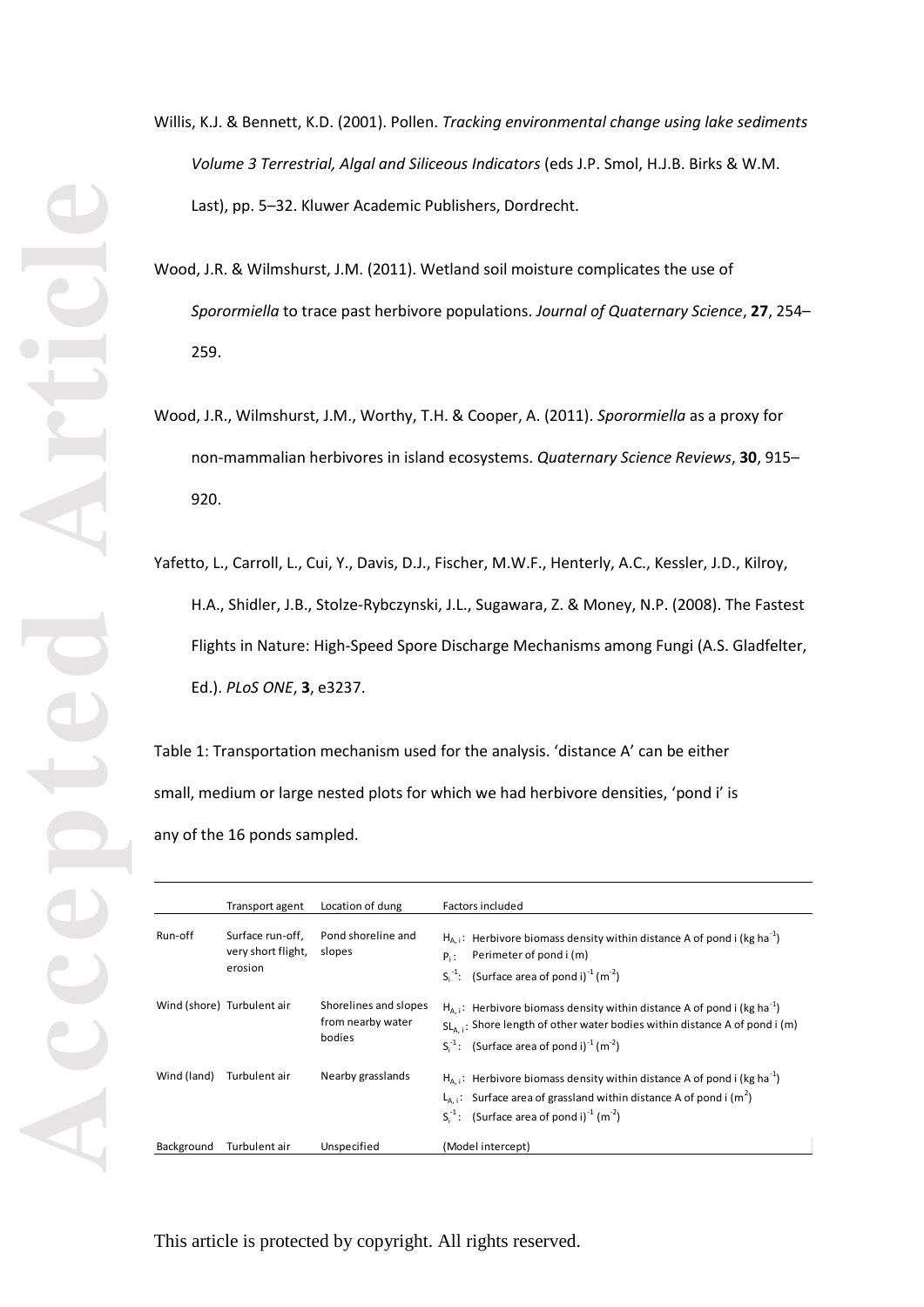Table 2: List of ponds, their characteristics and samples analysed. Note that five ponds were sampled twice and therefore have two sample years, two sample codes and two sample depths.

| Pond | Surface | Shore<br>(m square) length (m) | Total shore length<br>within medium plot (m) | North                  | East       | Year(s)<br>sampled | Sample code(s)                | Sample<br>$depth(s)$ (cm) |
|------|---------|--------------------------------|----------------------------------------------|------------------------|------------|--------------------|-------------------------------|---------------------------|
|      |         |                                |                                              |                        |            |                    |                               |                           |
| 002  | 7081    | 414                            | 1657                                         | 52.43050800            | 5.39363240 | 2009, 2010         | Oost-2, Oost-213              | 20, 7                     |
| 003  | 3092    | 487                            | 4583                                         | 52.43812010            | 5.39735413 | 2009, 2010         | Oost-3, Oost-222              | 20, 9                     |
| 004  | 4403    | 525                            | 6776                                         | 52.44220897            | 5.40135547 | 2009               | Oost-4                        | 20                        |
| 005  | 4419    | 696                            | 6776                                         | 52.44513021            | 5.39834122 | 2009               | Oost-5                        | 20                        |
| 006  | 2687    | 322                            | 2274                                         | 52.43912714 5.38580996 |            | 2009, 2010         | Oost-6, Oost-3/1              | 20, 1.5                   |
| 007  | 1521    | 204                            | 4250                                         | 52.42868373            | 5.38800097 | 2009, 2010         | Oost-7, Oost-217              | 20, 8                     |
| 008  | 203     | 56                             | 172                                          | 52.42444476            | 5.34973321 | 2009               | Oost-8                        | 20                        |
| 009  | 1063    | 171                            | 658                                          | 52.42969659            | 5.36165301 | 2009               | Oost-9                        | 20                        |
| 0010 | 5705    | 323                            | 3209                                         | 52.43070174 5.31460139 |            | 2009               | Oost-10                       | 20                        |
| 0011 | 2011    | 169                            | 5412                                         | 52.42800156 5.30843074 |            | 2009               | Oost-11                       | 20                        |
| 0012 | 1998    | 250                            | 4250                                         | 52.42982508            | 5.39061816 | 2010               | Oost-214                      | 10                        |
| 0013 | 443     | 76                             | 75                                           | 52.42389313            | 5.37887143 | 2010               | Oost-216                      | 10                        |
| 0014 | 2368    | 274                            | 4338                                         | 52.42603232 5.38194373 |            | 2010               | Oost-201                      | 8                         |
| 0015 | 1206    | 178                            | 2428                                         | 52.42438731            | 5.37715128 | 2010               | Oost-202                      | $\overline{7}$            |
| 0016 | 1621    | 254                            | 6776                                         | 52.44189417            | 5.40323788 |                    | 2009, 2010 Oost-203, Oost-204 | 10, 5                     |
| 0017 | 1353    | 247                            | 6209                                         | 52.43784175            | 5.39378056 | 2010               | Oost-205                      | 7                         |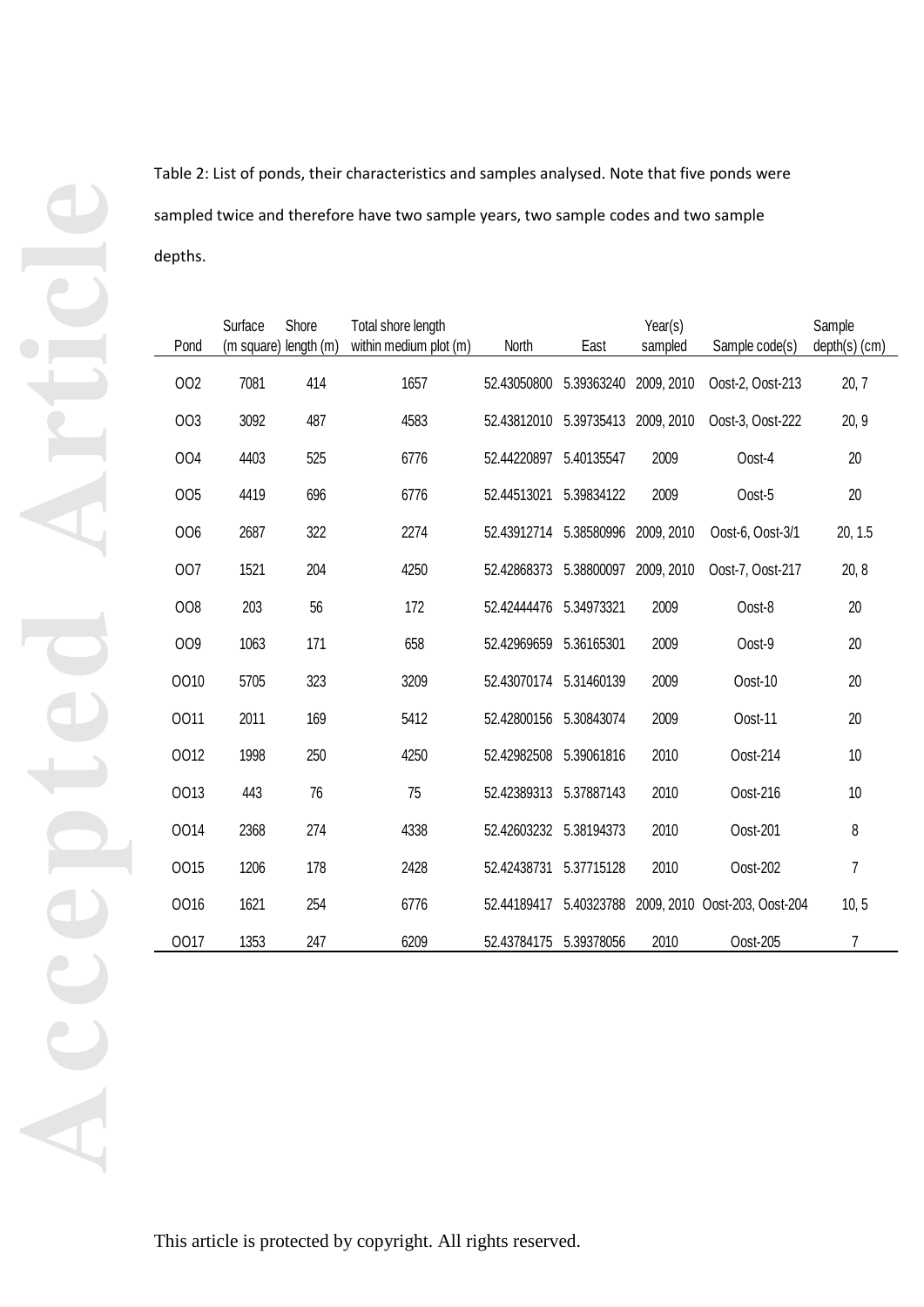Table 3: Identification of transportation mechanisms. Each line summarises the optimum model with the lowest AIC out of a series of 27 optimum models (all combinations of 3 plot scales for 3 transportation mechanisms). Significance codes for p-values: '\*\*\*' <0.001; '\*\*' <0.01; '\*' <0.05; ns otherwise. (-) indicates a negative relationship, and small, medium and large for the nested plots (see text and Figure 1 C); x: mechanism excluded by model simplification.

|                         |                                     |            | Significance levels |                  |                | Optimum plot scales |                    |                  |                |
|-------------------------|-------------------------------------|------------|---------------------|------------------|----------------|---------------------|--------------------|------------------|----------------|
| Response variables      | Biomass density<br>$(kg ha-1)$ for: | <b>AIC</b> | run-offs<br>(shore) | wind<br>(shores) | wind<br>(land) | Intercept           | run-off<br>(shore) | wind<br>(shores) | wind<br>(land) |
| Dung Fungal Spore Total | mammal                              | 240.9      | $***$               | $(-)$ ns         |                | $***$               | small              | medium           | χ              |
| Dung Fungal Spore Total | Heck cattle                         | 242.8      | $***$               | $(\hbox{-})$ *   |                | $***$               | small              | medium           | X              |
| Dung Fungal Spore Total | Konik horse                         | 241.7      | $***$               | $( - )$ **       |                | $***$               | small              | large            | χ              |
| Dung Fungal Spore Total | red deer                            | 246.4      |                     | $(\cdot)^*$      | ns             | $***$               | χ                  | medium           | medium         |
| Dung Fungal Spore Total | goose                               | 247.3      |                     | $(-)$ ns         | ¥              | $***$               | χ                  | large            | large          |
| Sordaria-type           | mammal                              | 224.6      | $**$                |                  |                | ***                 | small              | X                | X              |
| Sordaria-type           | Heck cattle                         | 226.4      | $**$                | $(\cdot)^*$      |                | $***$               | small              | medium           | χ              |
| Sordaria-type           | Konik horse                         | 226.5      | $**$                | $(-)$ ns         |                | $***$               | small              | large            | χ              |
| Sordaria-type           | red deer                            | 228.9      |                     |                  |                | $***$               | χ                  | χ                | χ              |
| Sordaria-type           | goose                               | 227.2      | $**$                | $( - )$ **       | $\star$        | $***$               | medium             | medium           | large          |
| Sporormiella-type       | mammal                              | 210.5      | $^\star$            |                  |                | $***$               | medium             | X                | X              |
| Sporormiella-type       | Heck cattle                         | 211.7      |                     |                  | n s            | $***$               | χ                  | χ                | large          |
| Sporormiella-type       | Konik horse                         | 212.1      |                     |                  | ns             | $***$               | χ                  | χ                | large          |
| Sporormiella-type       | red deer                            | 211.8      | n s                 |                  |                | $***$               | large              | χ                | χ              |
| Sporormiella-type       | goose                               | 212.7      |                     |                  |                | $***$               | X                  | χ                | χ              |
| Podospora-type          | mammal                              | 199.0      | ns                  |                  |                | $***$               | small              | χ                | χ              |
| Podospora-type          | Heck cattle                         | 199.3      |                     |                  |                | $***$               | X                  | χ                | χ              |
| Podospora-type          | Konik horse                         | 197.5      | **                  | $(-)$ ns         |                | $***$               | small              | large            | χ              |
| Podospora-type          | red deer                            | 197.9      |                     | $(\cdot)^*$      |                | $***$               | χ                  | medium           | χ              |
| Podospora-type          | goose                               | 199.3      |                     |                  |                | $***$               | χ                  | χ                | χ              |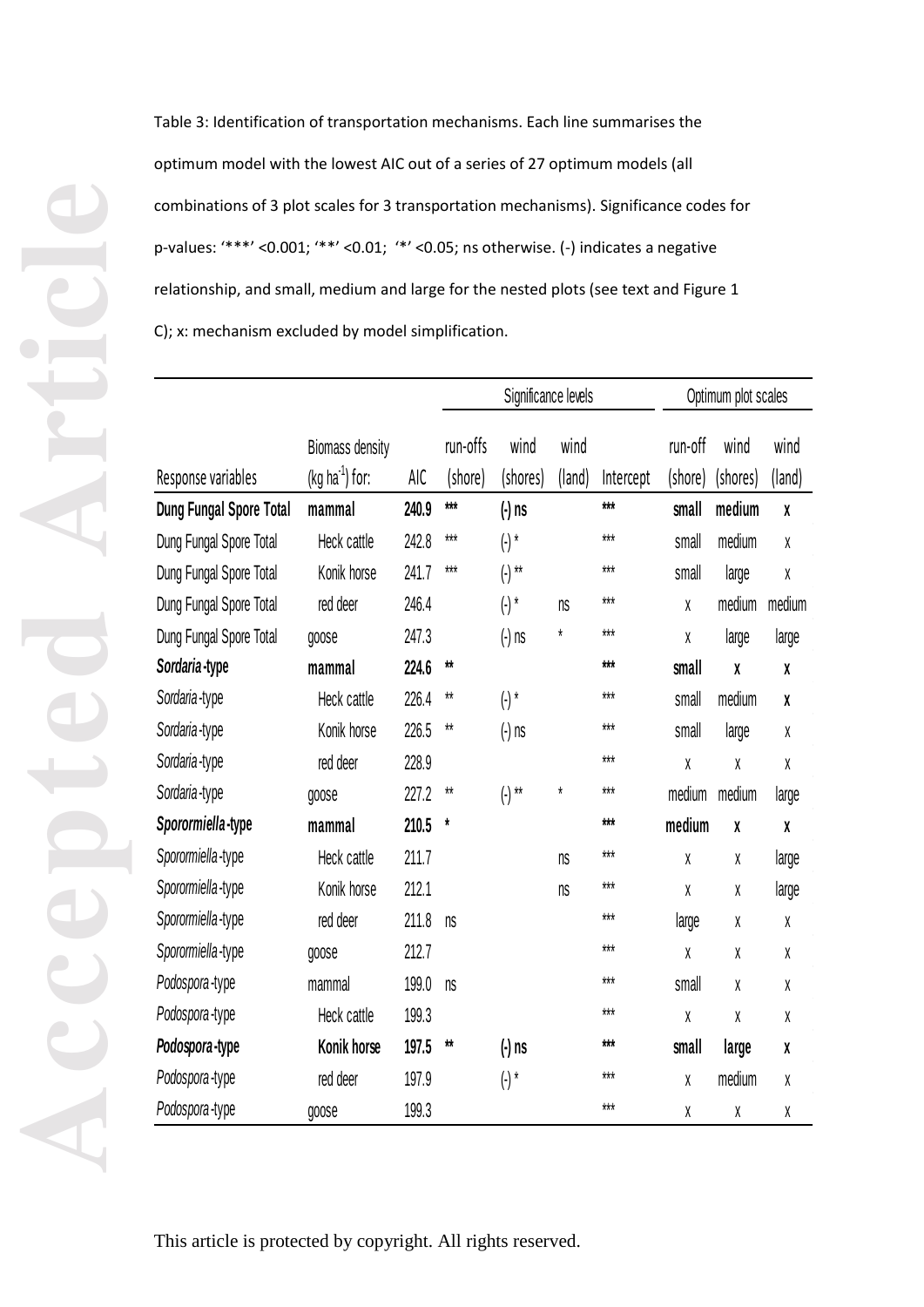

Figure 1: Maps of the Oostvaardersplassen, sample locations indicated with triangles. A. Vegetation map highlighting the grasslands where the herbivores spend most of their time. B. Monitoring method, the number of herbivores is recorded weekly for each of the small plots following established routes, in red. C. The nested plots utilised in this study (aggregation of the small plots shown in B).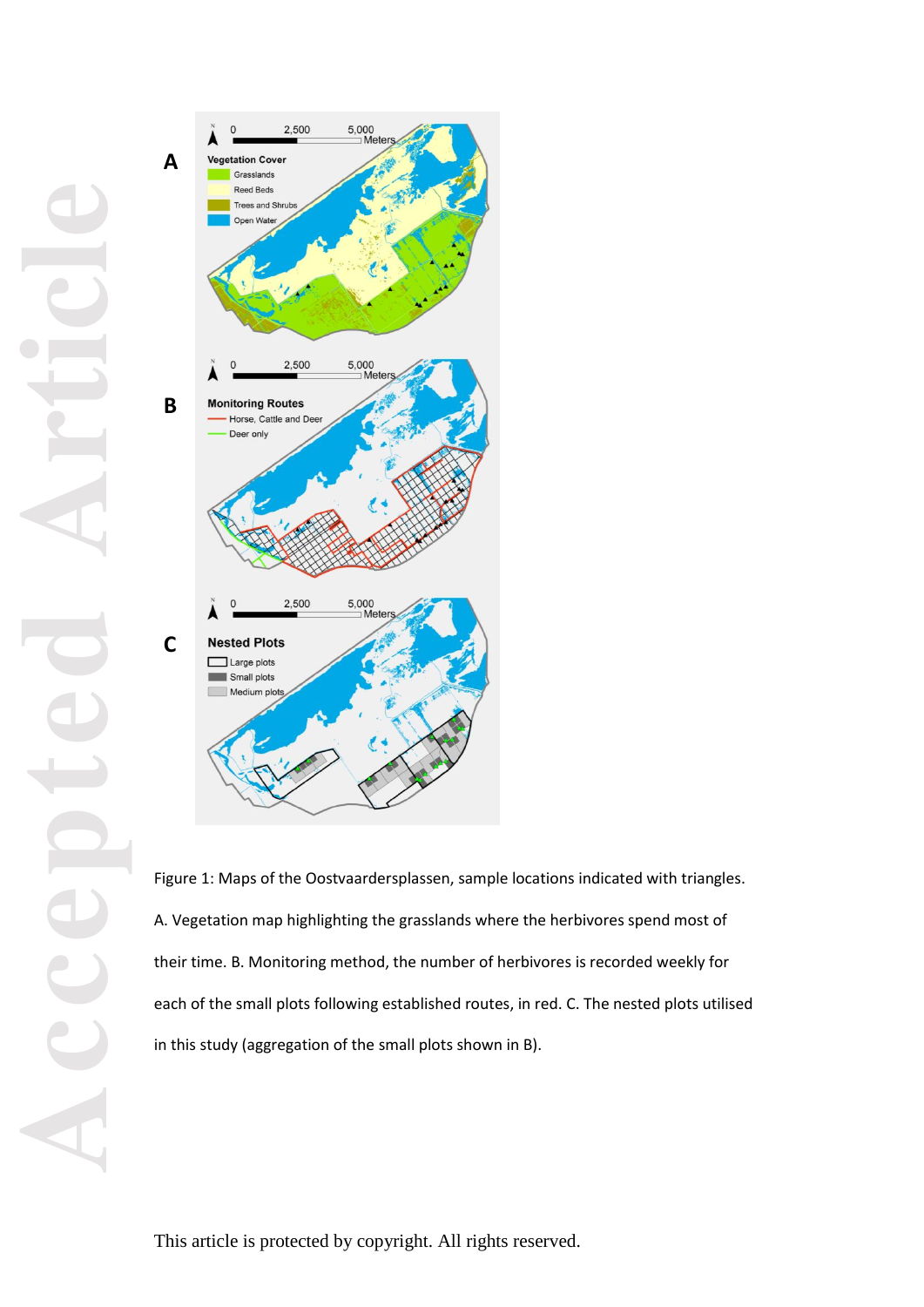

Figure 2: Optimum relationships between spore abundances and herbivore biomass densities. On the x axis is the run-off transportation mechanism, i.e. the product of local herbivore biomass density (only Konik horses for *Podospora*), pond shore length and pond surface area. Dots in red are the observed data, in black the best model prediction as in Table 3 (dashed, 0.95 confidence interval).\

# **Appendix 1**

**Estimation of sedimentation rates in the ponds of the Oosvaardersplassen**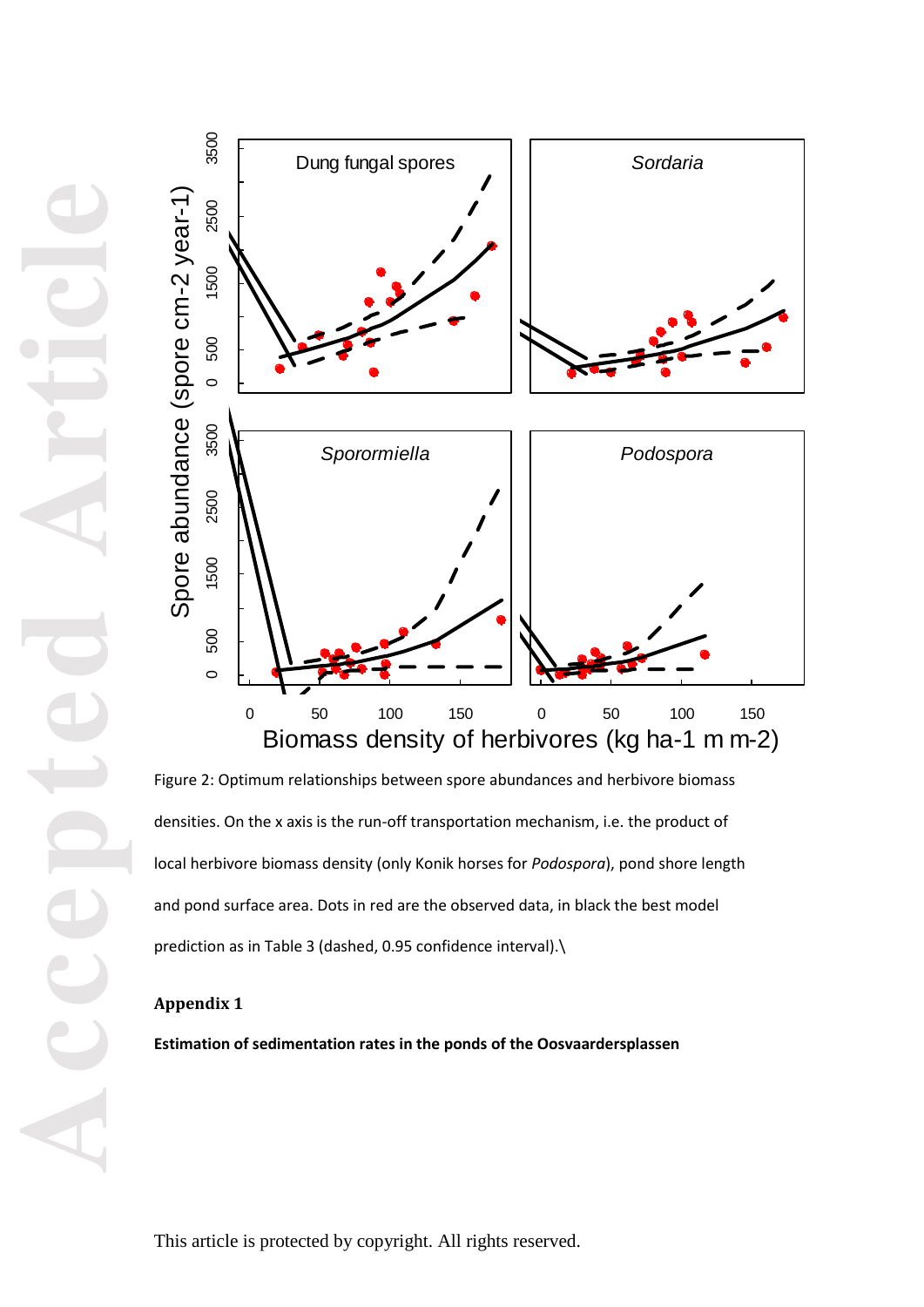### *Introduction*

The aim of this appendix is to calculate the sedimentation rate (cm year<sup>-1</sup>) in the ponds of the Oostvaardersplassen. These sedimentation rates are used to calculate spore accumulation rates (spore cm<sup>-2</sup> year<sup>-1</sup>) from spore concentrations (spore cm<sup>-3</sup>) (Bennett 1994). All ponds sampled were dug the same year, in the same bedrock material and, today, they all have similar shape, water depth and vegetation in and around water. As a consequence we expected to have similar sedimentation rates across the ponds of the Oostvaardersplassen.

### *Methods*

Three short cores were extracted from three different ponds in July 2010 (OO6, OO14, OO15, see Table 2 main text), using a simplified Livingstone corer. This corer was made with a transparent coring tube, with sharpened edges. Once the core was extracted from the deepest part of the pond, it was slowly extruded in the field from top to bottom, in slices of 1.5 cm. Special care was taken not to disturb the very runny top sediments. The three ponds that we cored were initially dug in 1995 (month unknown), resulting in between 14.5 and 15.5 years of ponds existence represented in the cores.

We determined the transition between pre-reclamation sediments and pond sediments using the coincidence of sedimentary changes. For the sedimentary changes we used Loss -on - Ignition (LOI) at 550 and 925 deg C (Heiri *et al.* 2001), colorimetry (Munsell's charts), and visual assessment of the texture and consistency of the sediments.

Using these data, we calculated four extreme age models per core, corresponding to the minimum and maximum age of the pond (14.5 and 15.5 year) and the maximum and minimum depth of the sedimentary transition zone (between pre -reclamation and post -pond inception). The best estimate of the sedimentation rate was calculated as the average between the minimum and the maximum sedimentation rates.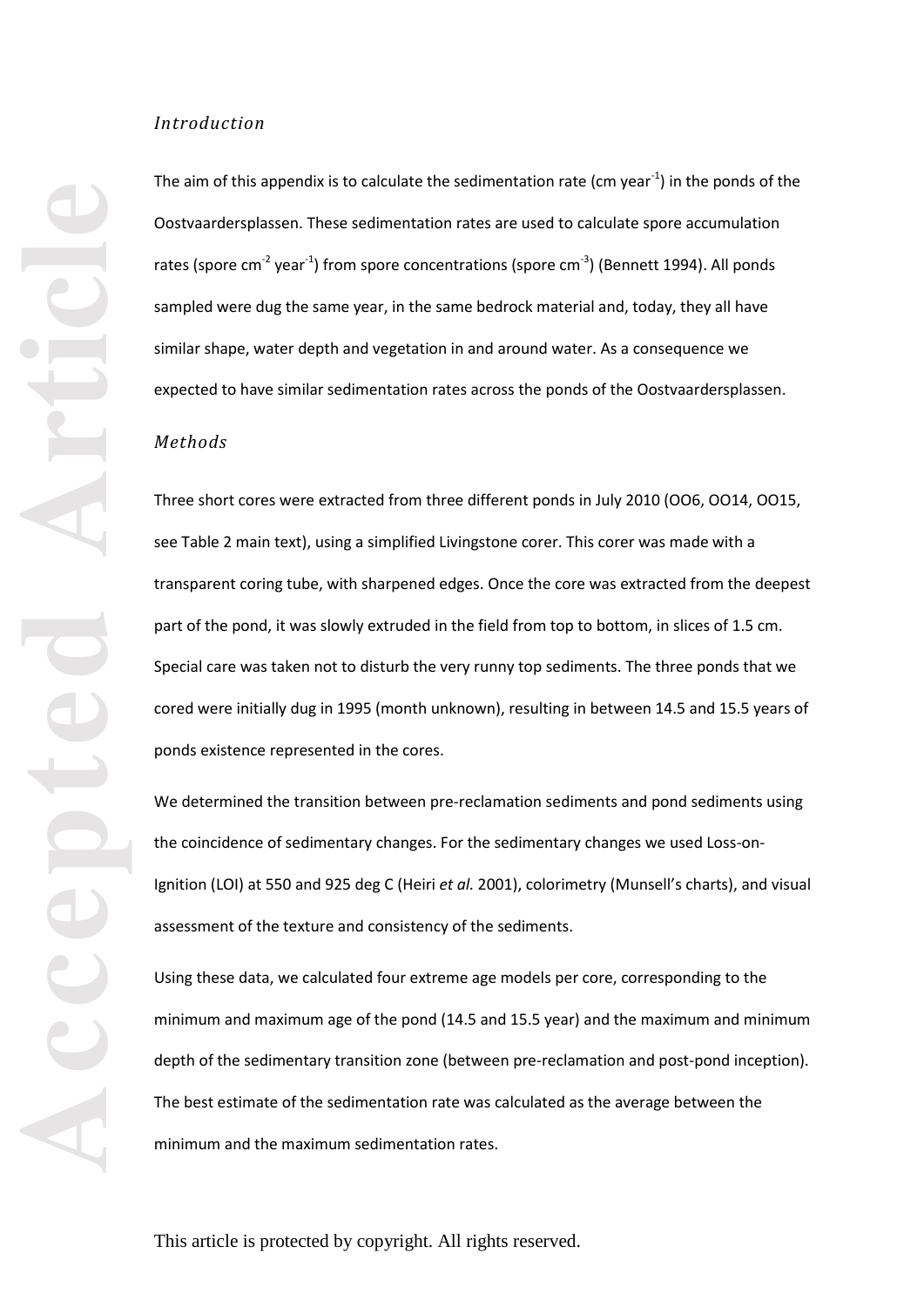# *Results*

Appendix 1 Figure 1 shows the sedimentary data and the minimum, maximum and average age -depth models for the three cores.



Appendix 1 Figure 1. Sedimentary characteristics of the cores and age models. The horizontal plain lines represent discrete texture and consistency transition, the horizontal dashed lines, gradual colour transition.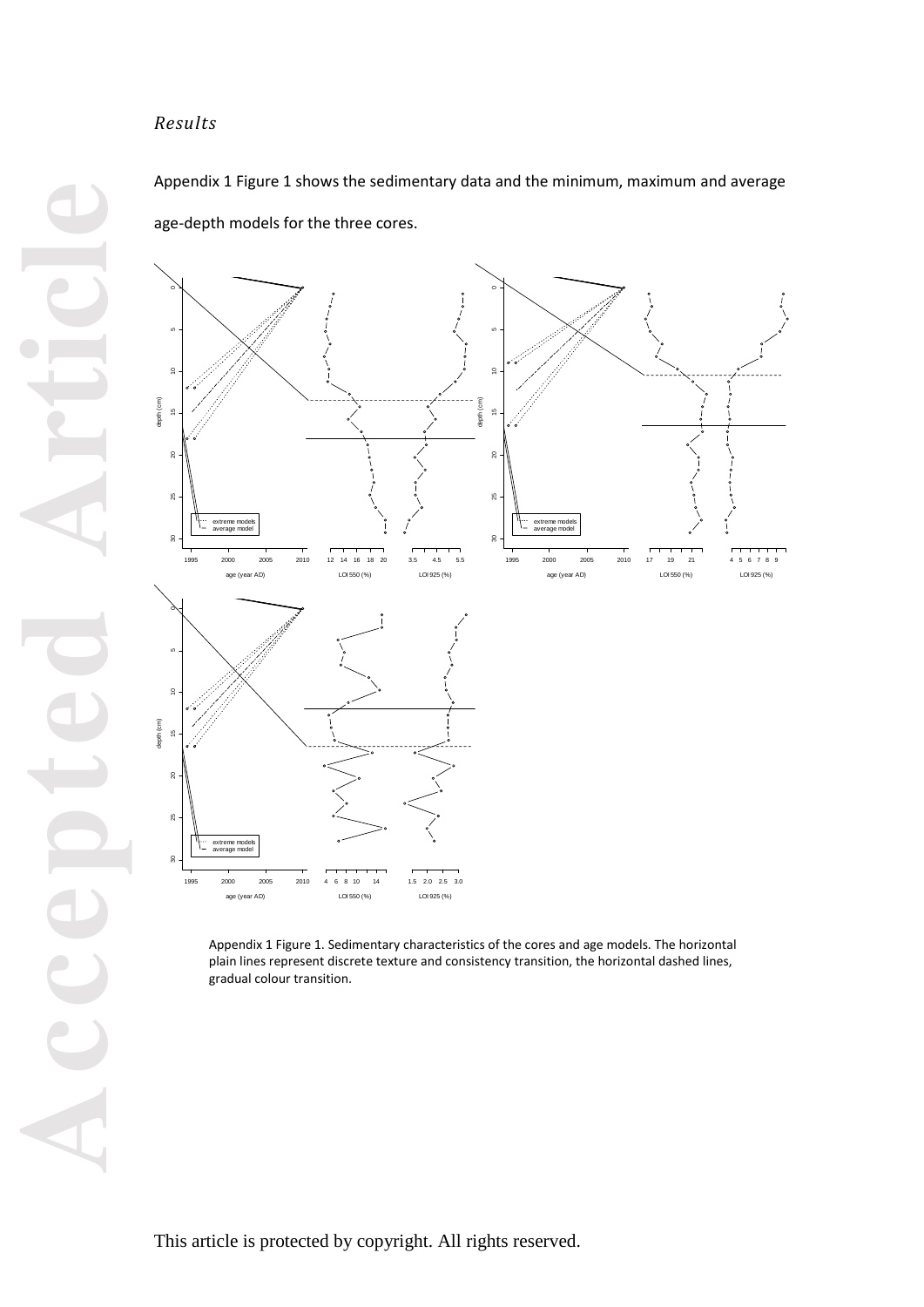Appendix 1 Table 1 summarises the sedimentation rates (cm year $^{-1}$ ) in the

Oostvaardersplassen

Appendix 1Table 1. Calculated sedimentation rates.

|         | Core 1  | Core 2  | Core 3  | Whole site |
|---------|---------|---------|---------|------------|
| Minimum | $-0.88$ | $-0.88$ | $-0.81$ | $-0.81$    |
|         | $-0.94$ | $-0.94$ | $-0.86$ |            |
|         | $-1.61$ | $-1.21$ | $-1.21$ |            |
| Maximum | $-1.72$ | $-1.29$ | $-1.29$ | $-1.72$    |
| Average | $-1.29$ | $-1.08$ | $-1.04$ | -1.14      |

### *References*

- Bennett, K.D. (1994). Confidence intervals for age estimates and deposition times in late -Quaternary sediment sequences. *The Holocene*, **4**, 337 –348.
- Heiri, O., Lotter, A.F. & Lemcke, G. (2001). Loss on ignition as a method for estimating organic and carbonate content in sediments : reproducibility and comparability of results. *Journal of Paleolimnology*, **25**, 101 –110.

# **Appendix 2**

*Body mass of large herbivores in the Oostvaardersplassen*

The body mass of cattle, horse and deer (Appendix 2 Table 1) was compiled from two sources.

- Regular measurements in the reserve by the State Forestry Service for the period 2008 -2012 (Unpublished data).
- Measurement of all Konik horses and Highland cattle from the wetland nature reserve Zoutkamperplaat, The Netherland, by the RWS Water Service for the period 1991 - 1994 (Unpublished data). Heck cattle has similar body weight than Highland cattle.